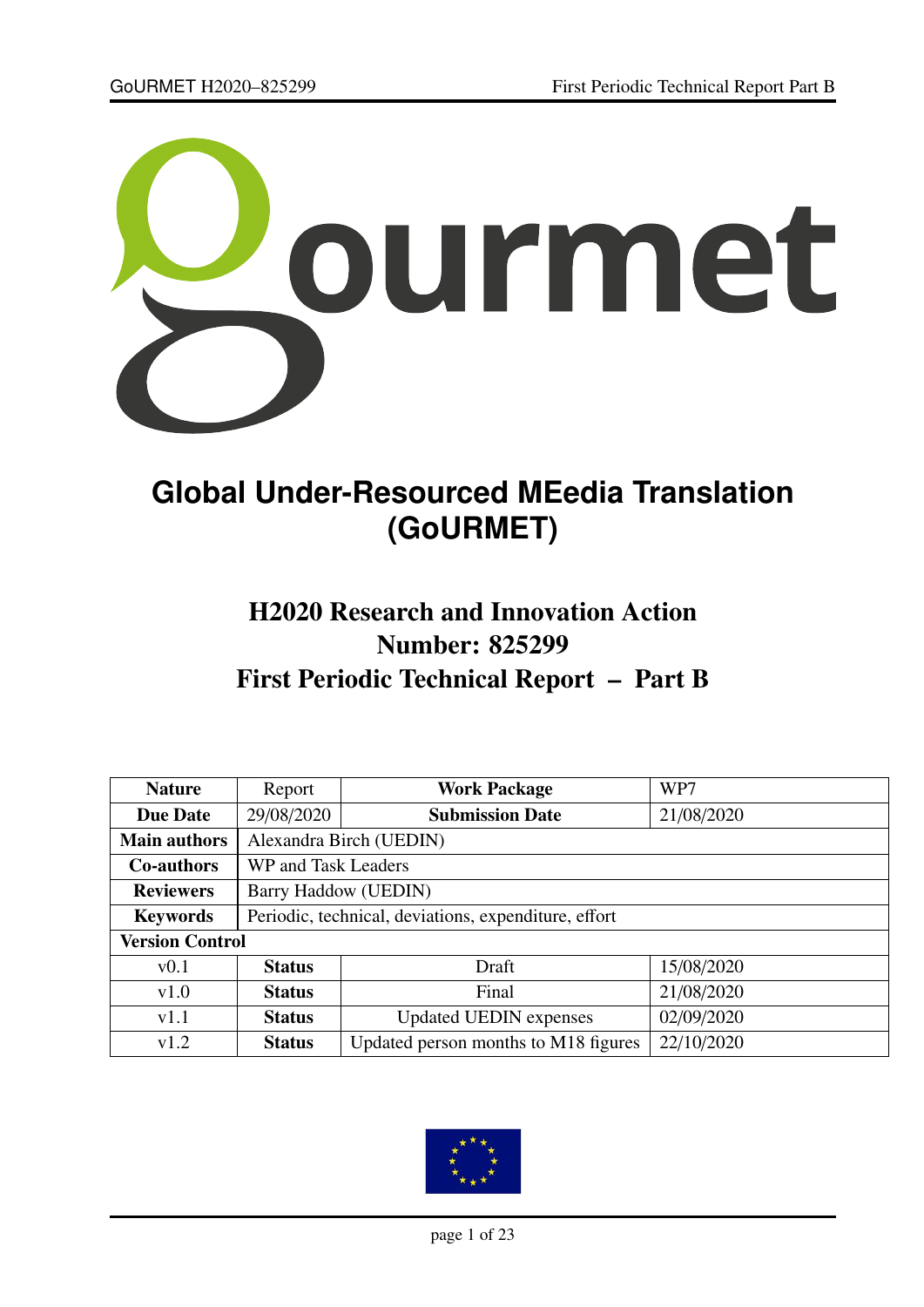## **Contents**

| Explanation of the work carried out by the beneficiaries and overview of progress<br>1 |                                          |       |                                                                                                                                         |    |  |
|----------------------------------------------------------------------------------------|------------------------------------------|-------|-----------------------------------------------------------------------------------------------------------------------------------------|----|--|
|                                                                                        | 1.1                                      |       |                                                                                                                                         |    |  |
|                                                                                        | 1.2                                      |       |                                                                                                                                         |    |  |
|                                                                                        |                                          | 1.2.1 | WP1: Data Gathering and Augmentation $\ldots \ldots \ldots \ldots \ldots \ldots$ 7                                                      |    |  |
|                                                                                        |                                          | 1.2.2 |                                                                                                                                         |    |  |
|                                                                                        |                                          | 1.2.3 | WP3: Structure Induction at Sentence Level 11                                                                                           |    |  |
|                                                                                        |                                          | 1.2.4 |                                                                                                                                         |    |  |
|                                                                                        |                                          | 1.2.5 | WP5: Integration and Evaluation $\dots \dots \dots \dots \dots \dots \dots \dots \dots \dots \dots \dots \dots \dots \dots \dots \dots$ |    |  |
|                                                                                        |                                          | 1.2.6 |                                                                                                                                         |    |  |
|                                                                                        |                                          | 1.2.7 |                                                                                                                                         |    |  |
|                                                                                        | 1.3                                      |       |                                                                                                                                         |    |  |
| $\mathbf{2}$                                                                           | <b>Deviations from Annex1 and Annex2</b> |       |                                                                                                                                         |    |  |
|                                                                                        | 2.1                                      |       |                                                                                                                                         | 20 |  |
|                                                                                        | 2.2.                                     |       |                                                                                                                                         |    |  |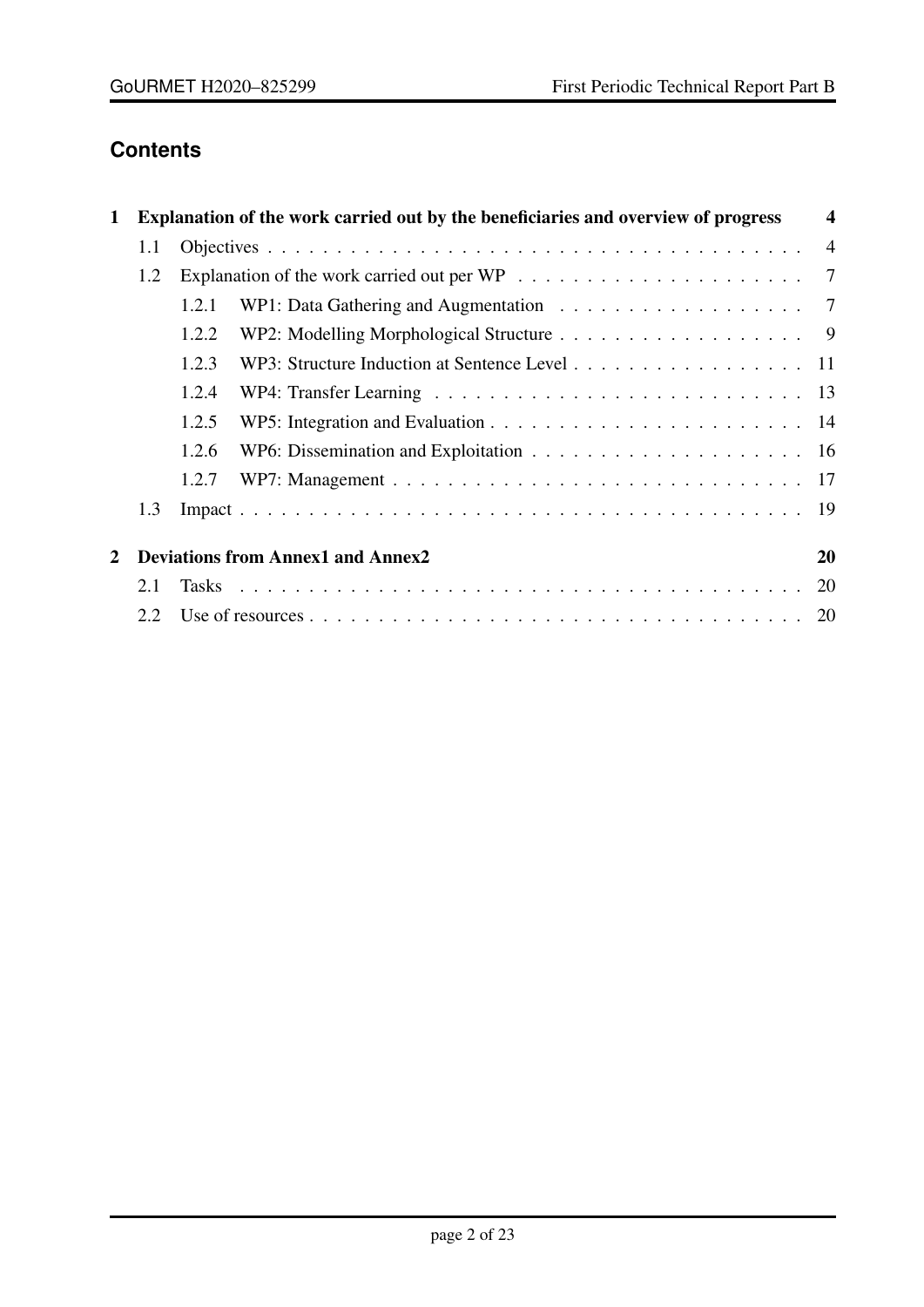### **List of Figures**

- [1 Summary of period 1 costs by partners, showing expenses incurred vs overall](#page-19-3) [budget. 38% of the total budget has been spent \(](#page-19-3) $\epsilon$ 1,105,090 of  $\epsilon$ 2,906,099) . . . 20
- 2 Summary of period 1 effort by WP, showing eff[ort applied \(to M18\) vs total amount](#page-20-0) of eff[ort planned. 43% of the person months have been expended \(185.2 of 432\)](#page-20-0) . . 21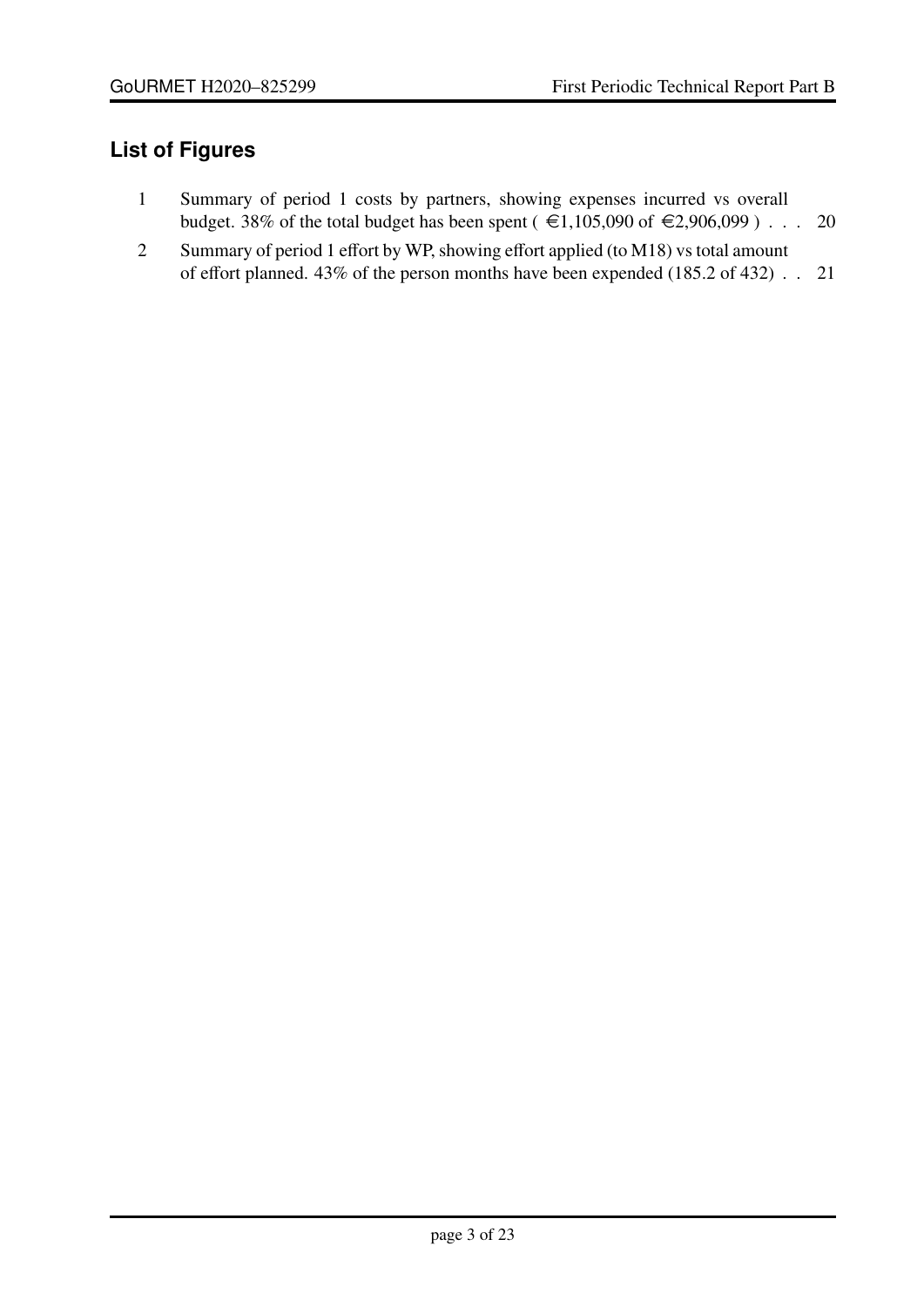### <span id="page-3-0"></span>**1 Explanation of the work carried out by the beneficiaries and overview of progress**

Europe is currently facing immense challenges. Old certainties are crumbling, and the current world order is changing rapidly, with new political and economic powers emerging. In order to successfully navigate through these choppy waters, it is essential that we look outwards.

Two of Europe's most well-respected international news broadcasters, the BBC and DW, provide a window to this globalised world by broadcasting in many European and non-European languages. They are flagships of European news broadcasting and renowned around the world for their editorial independence and accurate news reporting. The BBC and DW are acutely aware of their responsibility, and want to meet the growing demands of their audiences with innovative technology.

Machine translation (MT) is key technology for achieving a global reach. It allows analysts and journalists to quickly and effectively gather information across very diverse languages, and to understand how these events are being perceived and reported on. It is also a powerful tool for speeding up the dissemination of news reports in multiple languages.

The uptake of MT technology has gradually increased over the last ten years, but recent advances in neural machine translation (NMT) have resulted in significant interest in industry and have lead to very rapid adoption of the new paradigm (eg. Google, Facebook, UN, World International Patent Office). These high performing neural models require a massive amount of training data to deliver these results, many millions of translated sentences.

Even though there are a few language pairs which are well-resourced, there are many more language pairs where little or no translated text is available for training translation models and some under-resourced languages have large populations which are important either for commercial, strategic or humanitarian reasons.

Inspired by human learning, and leveraging machine learning techniques which have been successfully applied in other low-resource machine learning applications, we are making translation more widely applicable, across languages and across low-resource domains. We also invest significant resources into the tools for extracting language resources for new languages and domains, in order to quickly and easily deliver new translation engines to cope with the constantly changing news landscape.

GoURMET is organised around three main use cases:

- Global content creation managing content creation in several languages effciently by providing machinetranslations for correction by humans ;
- Media monitoring for low-resource language pairs tools to address the challenge of monitoring media instrategically important languages;
- International business news analysis reliably translating and analysing news in the highly specialised financial domain.

#### <span id="page-3-1"></span>**1.1 Objectives**

The GoURMET project is structured around five objectives. We have made significant progress on each of these during the first period of the project.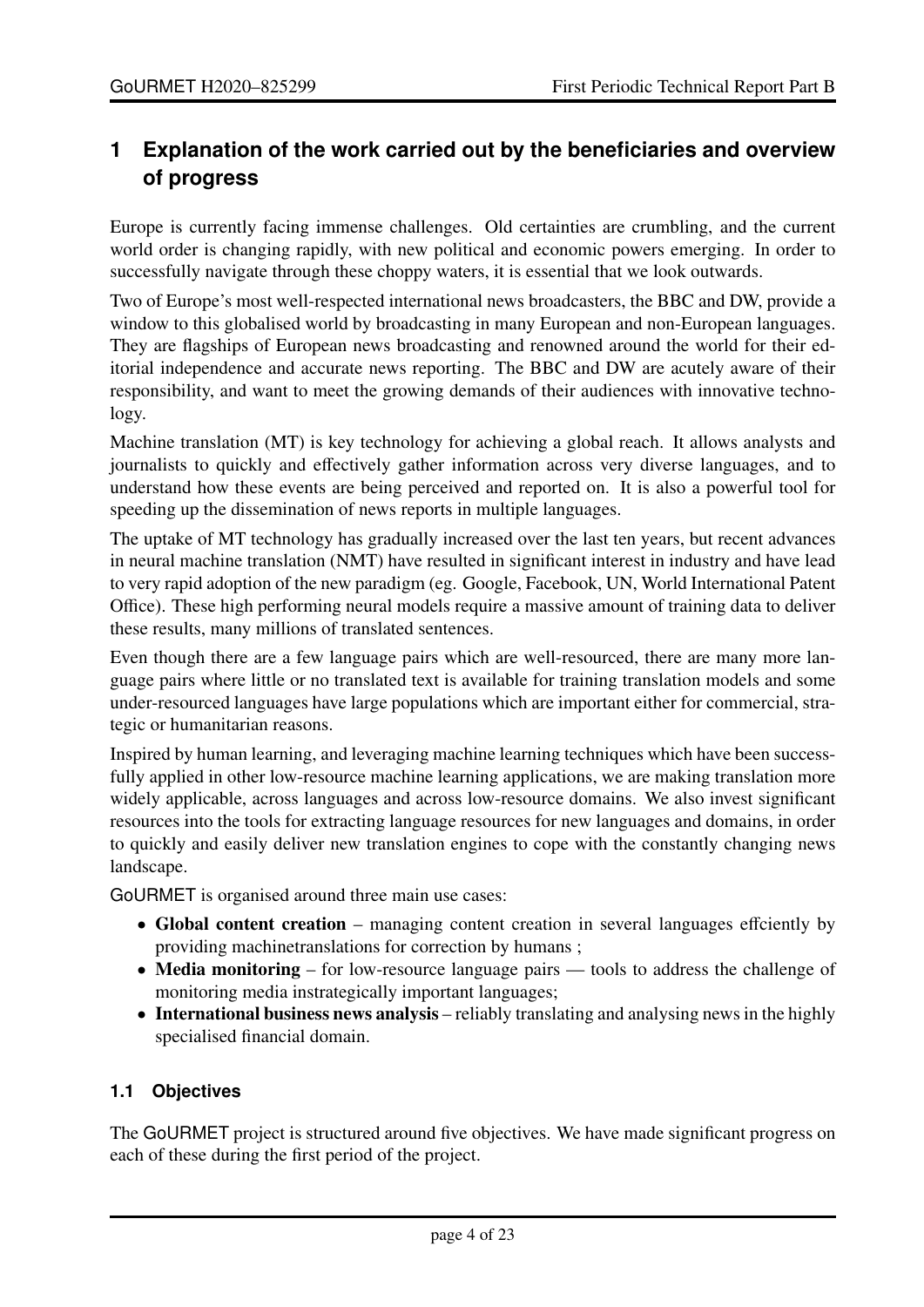#### **Objective 1: Advancing low-resource deep learning for natural language applications**

The core objective of GoURMET is the development of methods for low-resource deep learning which is able to optimally learn from small amounts of training data. This objective is the focus of WP1, WP2, WP3 and WP4.

Our progress with regard to this objective has been significant. The strong research component of the project is reflected in our scientific publications (at the time of writing, 26 publications shared in an open-access manner via OpenAIRE, the European Open Science Intiative <sup>1</sup>). We have more work which is under review, or published as pre-prints or theses. We have released 22 different repositories related to research software that accompanies these publications  $2$ . These represent a significant output for the project and are related to the following milestones:

- MS4: Release of initial morphological models (M12).
- MS5: Release of initial structural models (M12).
- MS6: Release of initial transfer learning approaches (M12).

#### **Objective 2: Development of high-quality machine translation for under-resourced language pairs and domains**

This objective concerns collecting and augmenting the data for our low-resource translation tasks and training models which deliver high-quality translations to the media partners. It also covers delivering tools which make it easier to deploy new low-resource MT engines in a short time frame. This objective mainly concerns work done in WP1 and WP5.

We address this objective by pursuing research into improving the data collection pipeline. Some of the publications and software referenced in Objective 1 are related to crawling and cleaning parallel corpora from the web. We have released 10 data sets so far, both parallel data sets and some monolingual data sets.

We further ensure our success at pursuing this objective by having a 9 month-cycle of building, delivering, and evaluating translation models for low-resource languages. We have currently completed two rounds of translation model buidling. In round one we delivered translation models into and out of English for Gujarati, Bulgarian, Turkish and Swahili. In round two we delivered Amharic, Kyrgyz, Serbian and Tamil. In round three we are currently collecting corpora for Hausa, Igbo, Amharic and Macedonian and engaging with the Masekane project and Translators without Borders to create and develop African models. We prioritise languages which are strategically important for the BBC and DW, and then from a shortlist, the research partners select languages which are interesting for their research and have a variety of resources to work with. These models are released to the public.

- **MS1**: First release of translation models (M6).
- MS7: Second release of translation models (M18).
- MS9: Initial release of project data (M18).

<sup>1</sup> [https://explore.openaire.eu/search/project?projectId=corda](https://explore.openaire.eu/search/project?projectId=corda__h2020::0dac160633eb5c7e8a63df801ba0ec58) h2020::0dac160633eb5c7e8a63df801ba0ec58

<sup>&</sup>lt;sup>2</sup> We have release software, datasets and trained models here: <https://gourmet-project.eu/data-model-releases/>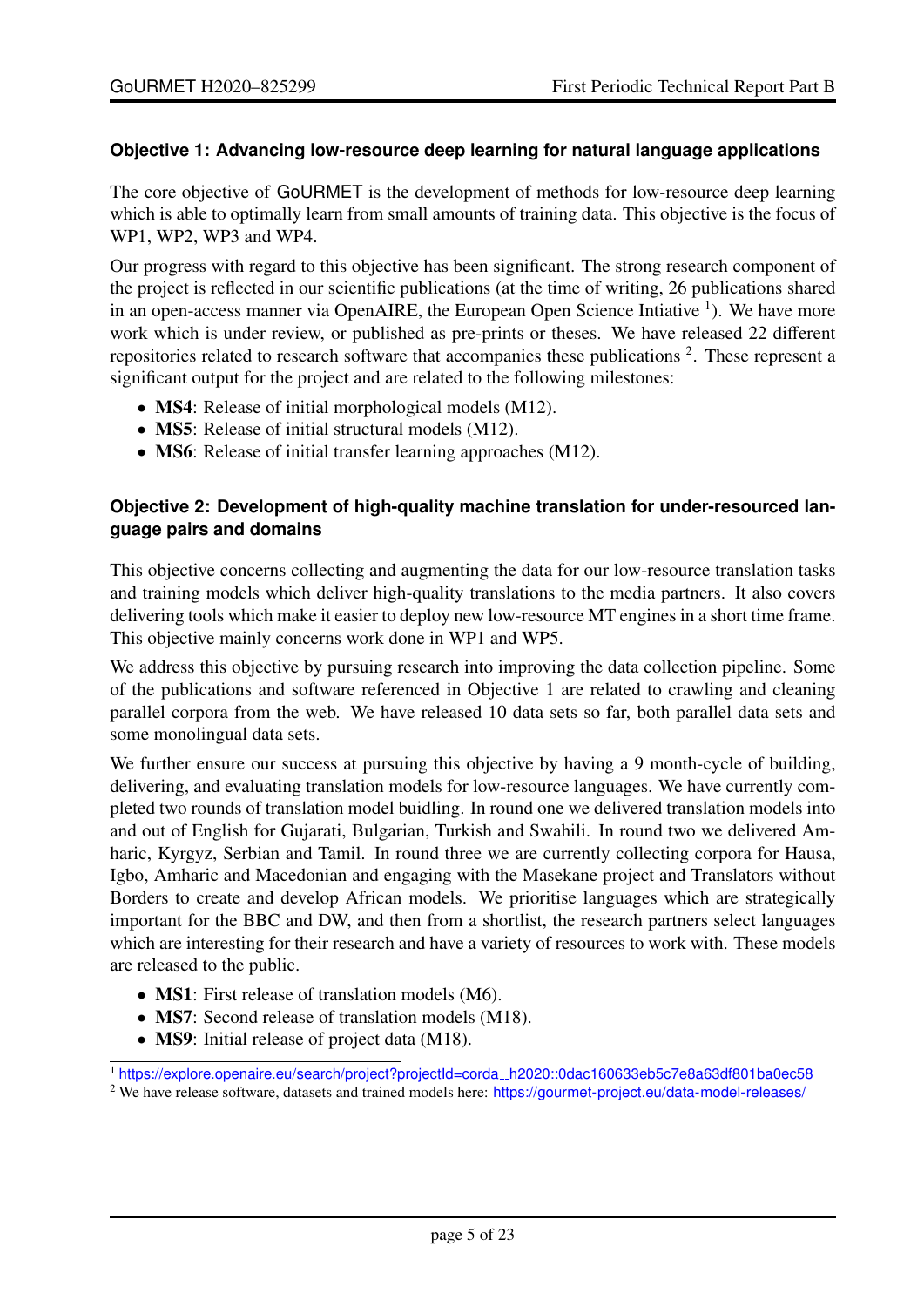#### **Objective 3: Development of tools for analysts and journalists**

This objective relates to the design and implementation of interfaces to translate, edit and evaluate translations. We also work towards combining these interfaces with content creation platforms and media monitoring platforms like plainX (previously the news.bridge platform) to deliver multilingual content for low-resource language pairs and domains. This objective mainly concerns work done in WP5.

Our progress towards this objective has been largely achieved through the development of the GoURMET translation platform. This platform is based on serverless AWS architecture and currently supports seven of the eight languages delivered in the project. It is available via an API, and there is also a demo front end, which is linked to from the GoURMET website  $3$ .

We have reached the following milestones from the first period of the project:

- MS2: Initial release of content creation user interface (M8).
- MS3, MS8: First and second evaluation of initial translation models (M9, M20).

#### **Objective 4: Sustainable, maintainable platform and services**

This objective concerns the development of a plan for sustainable exploitation and use of the platforms, systems and technologies developed in GoURMET. This objective mainly concerns work done in WP6. Progress towards this objective is mainly relevant to the second period of the project. However, the design and planning of these services is described in Deliverable 5.2 Use Case Description and Requirements. The milestones relating to this objective (MS10, MS15, MS20 and MS25) are all timetabled for the second period of the project. However, planning for the surprise language event and the hackathon is already underway.

#### **Objective 5: Dissemination and communication of project results to stakeholders**

We engage with organisations from all along the innovation chain, including broadcasters, commercial players, governmental/EU agencies in the single digital market and relevant research communities. This objective mainly concerns work done in WP6.

The milestones relating to this objective (MS10, MS15, and MS20) are all timetabled for the second period of the project. However, measurable progress has been made through project presentations and engagement at a variety of external events, and a large number of project publications. See Deliverable 6.3 Interim Dissemination and Exploitation Report for details.

In the next section we summarise the work.

<sup>3</sup> <https://gourmet-project.eu/project-output/gourmet-translate-tool/>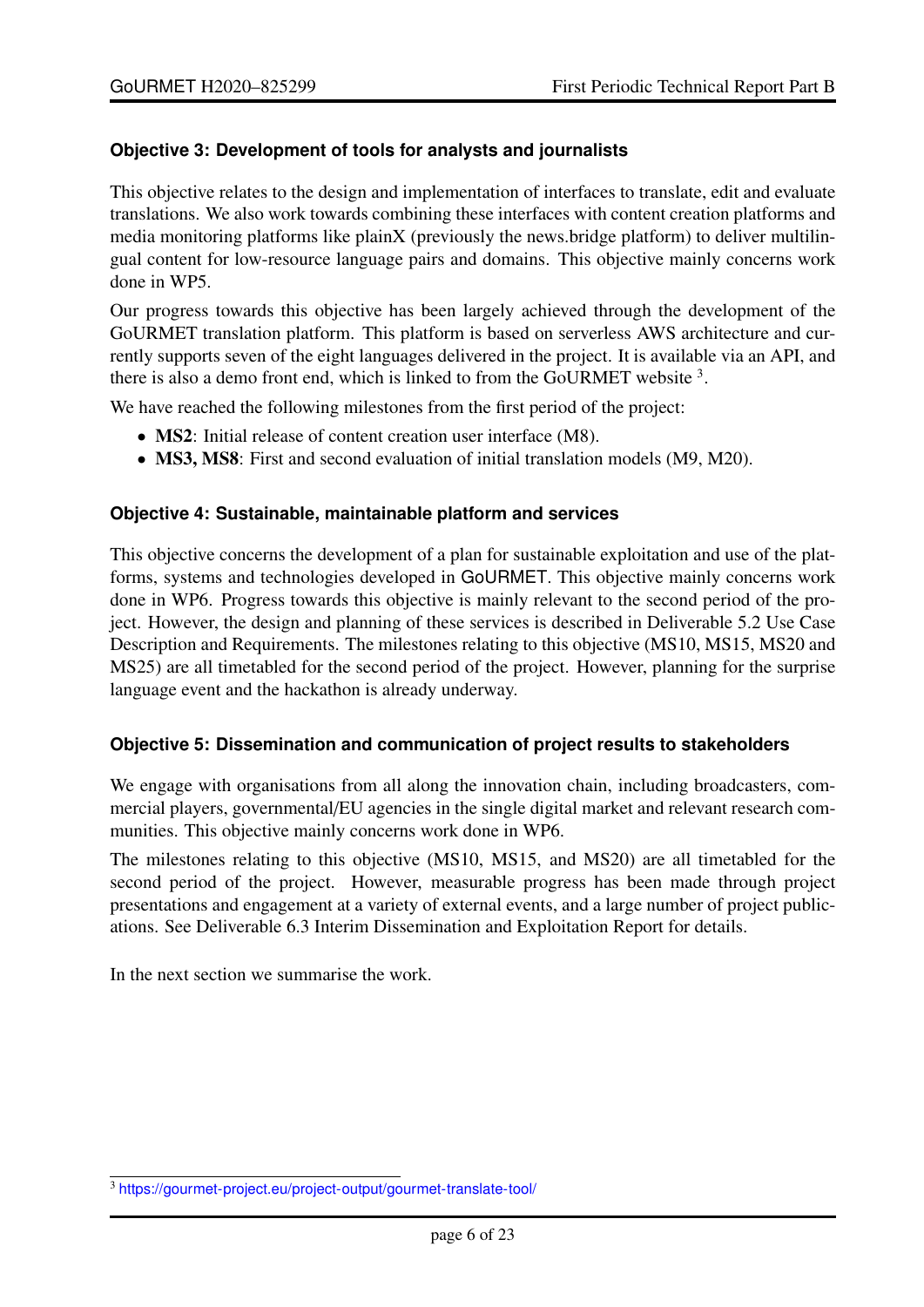#### <span id="page-6-0"></span>**1.2 Explanation of the work carried out per WP**

#### <span id="page-6-1"></span>**1.2.1 WP1: Data Gathering and Augmentation**

#### WP Leader: UA

Participating partners: UEDIN (5.96/12 pm), UA (25.23/40 pm), BBC (0.5/3 pm), DW (7.3/10 pm)

**Task T1.1: Identifying, collecting and evaluating monolingual and bilingual language resource** This task kicked off by working on deliverable *D1.1 Survey of relevant low-resource languages*, which reports on the identification of monolingual and bilingual resources and corpora for the languages of interest to BBC, DW and the GoURMET project. The first version, delivered on April 2019, covered the 16 languages included in the proposal; last version to date covers 3 additional languages that were not part of the project proposal but for which we developed translation models in the second round of languages. Many of the 19 languages in this deliverable are from the Indian sub-continent and Africa, but there are also languages from Eastern Europe and the Middle and Far East.

Each language is described, including contrasts with English based off WALS<sup>4</sup> and its challenges for corpus-based MT. Available resources are provided. These resources include monolingual and bilingual corpora as well as linguistic resources. This is an extensive and thorough piece of work that we plan to updated as we encounter new languages of interest or new corpora.

Language resources from our partners in the BBC and DW were also leveraged. These data dumps consist of collections of pieces of news that have been published by BBC or DW in their respective websites. They have been processed mainly to obtain test corpora, except for Serbian for which we also obtained data for training.<sup>5</sup> These data dumps can be considered comparable corpora, which made the procedure usually followed with crawled data unsuitable, specially for the BBC data dump; a detailed description of the process followed to process these data dumps is provided in deliverable *D1.2 Initial progress report on data gathering and augmentation*, Section 3. The test sets obtained from these data dumps were subject to human curation, a process not initially envisaged in the proposal, in order to achieve high quality data for evaluation purposes.

**Task T1.2: Identifying, collecting and evaluating monolingual and bilingual corpora** This task is responsible for the process to acquire parallel and monolingual data from the Internet as a resource to train MT systems. Deliverable *D1.3 Initial release of project data* provides pointers for downloading them, whereas deliverable *D1.2 Initial progress report on data gathering and augmentation* describes the process we have followed for crawling each corpus. This process can be split into three different steps: crawling, document and segment alignment, and cleaning.

For crawling we initially relied on the CommonCrawl's list of language-identified websites. While this was sufficient for most language pairs, for some of them there were very few parallel websites in CommonCrawl, or they were no longer available. To circumvent this problem we developed LinguaCrawl,<sup>6</sup> a tool for exploring top level domains to find website from which to crawl data. This tool has been released under a free/open-source license.

<sup>&</sup>lt;sup>4</sup> The World Atlas of Languages Structures; <https://wals.info/>

<sup>&</sup>lt;sup>5</sup> It is worth noting that to be able to freely distribute our NMT models, BBC data cannot be used for training, since BBC has restrictions on derivative work.

<sup>6</sup> <https://github.com/transducens/linguacrawl>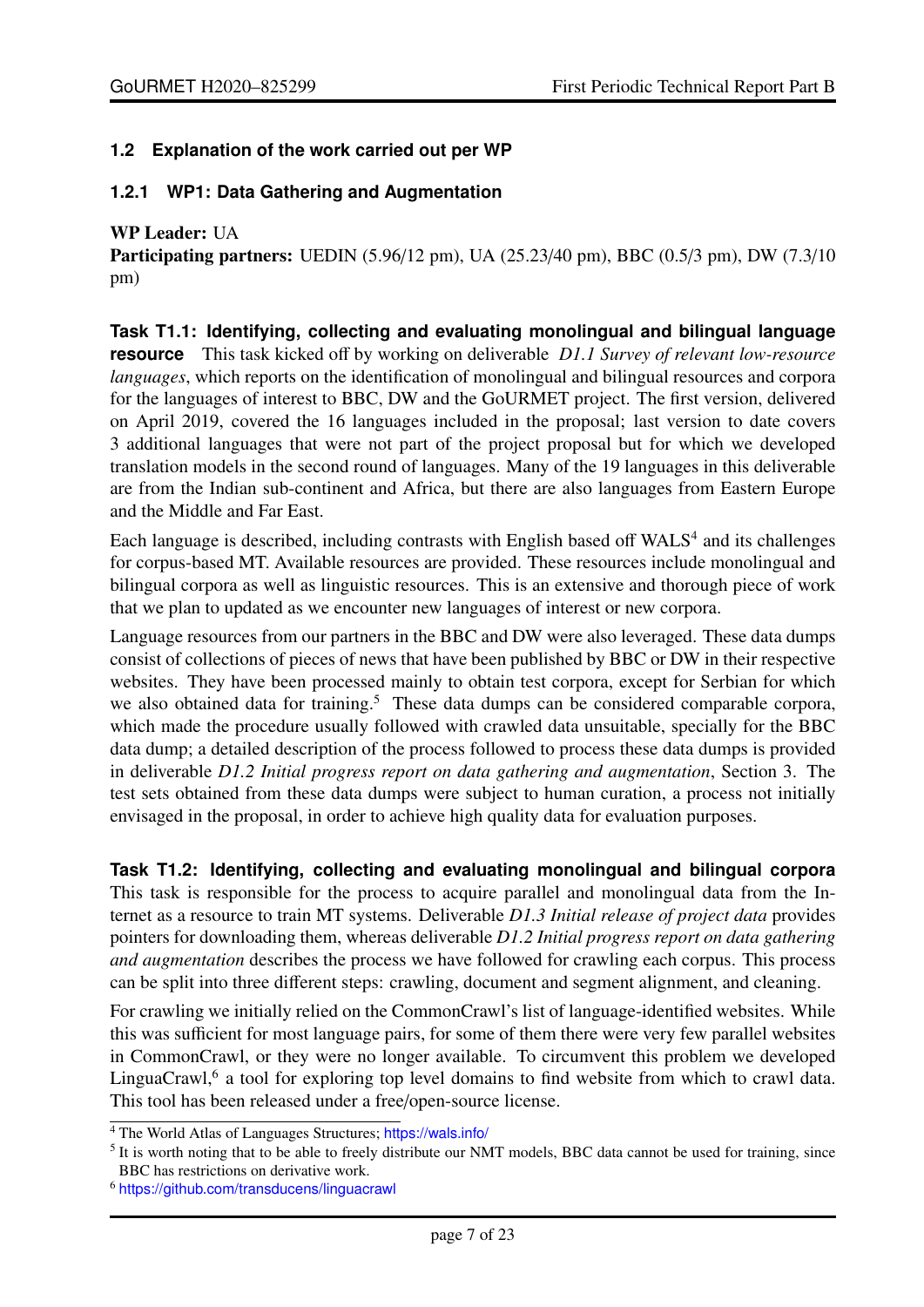For alignment we used Bitextor. This tool relies on bilingual lexicons to identify candidate parallel documents, which were then sentence-aligned using Hunalign or BLEUalign. Some of the languages of interest to GoURMET are agglutinative and morphologically rich and this exacerbates the under-resourced scenario we are addressing. As a result, for some language pairs the amount of bilingual resources to obtain reliable bilingual lexicons is insufficient. To mitigate this problem we extended Bitextor so that the documents are lemmatised or stemmed before their alignment.

For cleaning we have used Bicleaner or LASER, depending on the language pair. For each corpus we first produced a initial version that was cleaned with both tools using low threshold values and then evaluated by the user partners. The results of these evaluations allowed us to decide on the final tool (Bitextor in all cases but one) and threshold to be used for producing the corpora used to train the neural MT systems. Bicleaner relies on probabilistic bilingual dictionaries, which, as stated above, may have low coverage for some language pairs. To improve its performance, we have devised new features, based on word frequencies computed on monolingual data, new noise models for better scoring and used a new classifier. We have also developed a tool to be able to train LASER-like models for those languages not supported by LASER.

**Task T1.3: Synthetic data and lexical augmentation** This task deals with the generation of synthetic parallel corpora for training neural MT systems. In order to leverage the monolingual corpora available for the languages of interest to GoURMET we have applied the standard backtranslation technique; in one case the system used for back translation was a statistical MT system, in the rest of cases it was a neural MT system. In addition, for some language pairs we applied an iterative back-translation algorithm that simultaneously leverages monolingual data in the two languages.

We have also conducted research on a novel method based on the use of variational autoencoders that operate on sentences to generate synthetic text. The aim of this approach is to enhance the diversity of existing datasets and improve the performance of the neural MT systems trained on them. Section 4.1 in deliverable *D1.2 Initial progress report on data gathering and augmentation* describes this research and outlines its main results. This line of research was started during the research stay of Dr. Víctor M. Sánchez-Cartagena (from UA) at the University of Amsterdam and will continue during the second half of the project.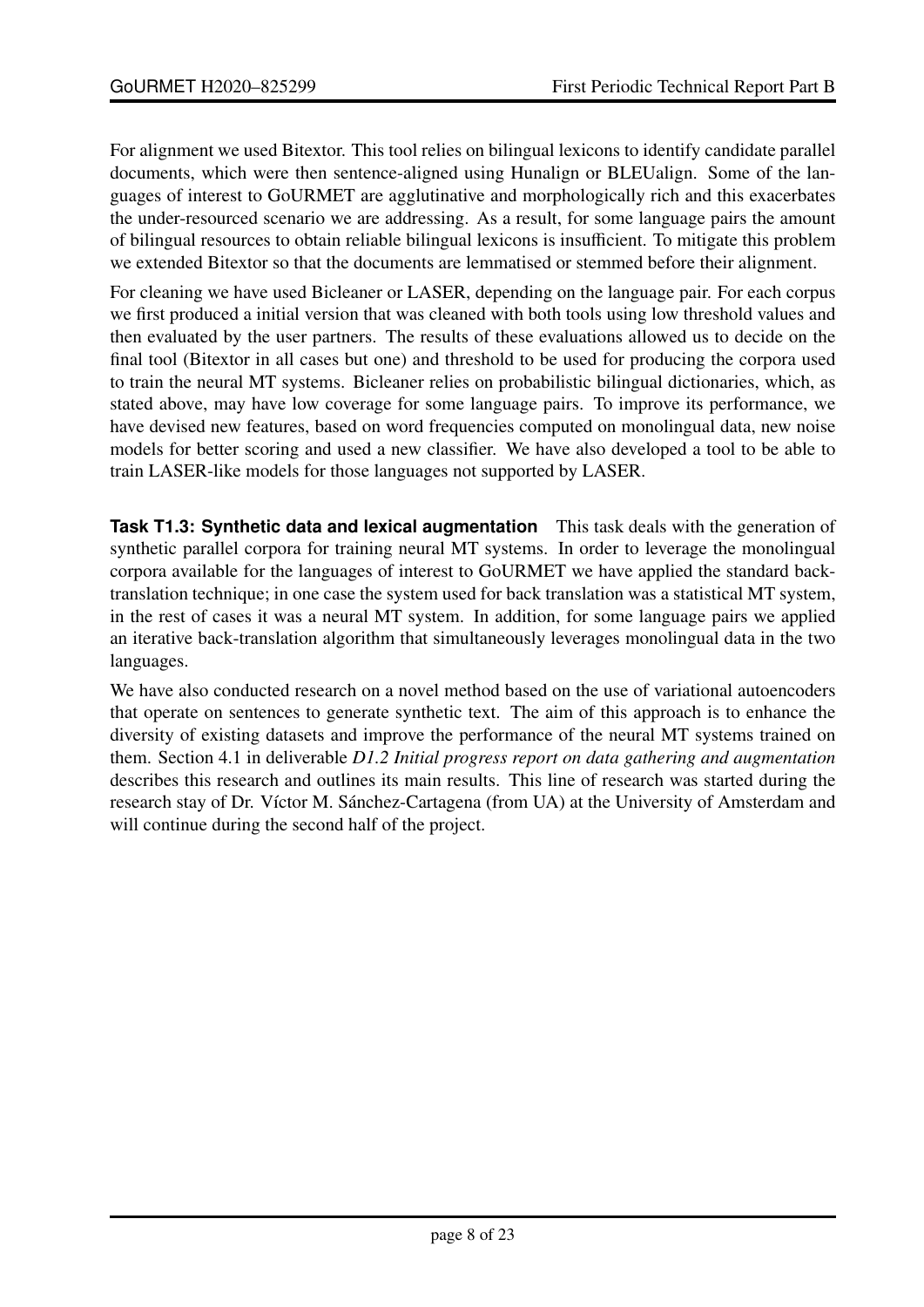#### <span id="page-8-0"></span>**1.2.2 WP2: Modelling Morphological Structure**

#### WP Leader: UEDIN

Participating partners: UEDIN (15.77/36 pm), UA (5.6/14 pm), UVA (0/24 pm))

**Task T2.1: Linguistically informed NMT models using morphology** The scope of this task has expanded slightly since the initial proposal, with more emphasis now on using morphological models and morphologically guided intuitions applied to neural machine translation (NMT).

The goal of this task is to use morphological information and intuitions to guide the development of NMT models, either by exploiting information form external analysers or using linguistic intuitions to supervisedly guide the design of the NMT architecture. There are two ways in which morphology can be used within this task: (i) to guide subword segmentation in a linguistically informed way and (ii) the use of external morpho-syntactic information to encourage enrich the representation of (sub)words and to provide a better capacity to generalise across wordforms.

Three directions have so far been followed in line with this task. The first studies morphologically guided subword segmentation using the morphological analyser from Apertium (in contrast to the standard statistically guided BPE strategy) for English-Kazakh translation. The second uses linguistically guided intuitions in proposing a hierarchical decoded consisting of a word-level recurrent decoder, but whereby words are decoded character by character. The third moves away from segmentation to the exploitation of morphological information in a study on the use of source-side and target-side morphological information using an approach of interleaving part-of-speech and morphological tags into the source and target sentences. Open-source code is available for these three pieces of work.

**Task T2.2: Jointly learning alignments and morphology** The work in this task is to be completed in the second half of the project. The schedule has changed slightly with respect to what was initially drawn up, with work having been completed earlier in Task 3, and this task having been pushed back slightly.

The aim of Task 3 is to learn models of subword segmentation that are guided by the word (or subword) alignment induced between sentences in parallel texts (where sentences in one language are aligned to their translations in another language). Inspired by work in Work Package 3 Task 1 on modelling latent alignments, the proposal is to jointly model subword segmentation and subwordlevel alignment between sentences. The idea is that the subword segmentation informs the alignment model and the alignment model in turn informs subword segmentation. Especially for language pairs in which one language is more morphologically rich than the other, the aim is to find a segmentation that makes the alignment between subwords more straightforward (e.g. a one-to-one mapping between (sub)words in one language and sub(words) in the other).

**Task T2.3: Factors encoding latent features of morphology** Task 3 is dedicated to models in which morphological attributes are induced as latent variables while training towards a downstream learning signal such as word generation or translation. This lies in contrast to the models in Task 1, for which the morphological information is provided more explicitly to the models.

Three pieces of research correspond to this task. The first involves designing a generative model of inflected wordforms ina semi-supervised way, applied to a single language. This work is then revisited and extended in the second piece of research to apply it to MT (rather than in a monolingual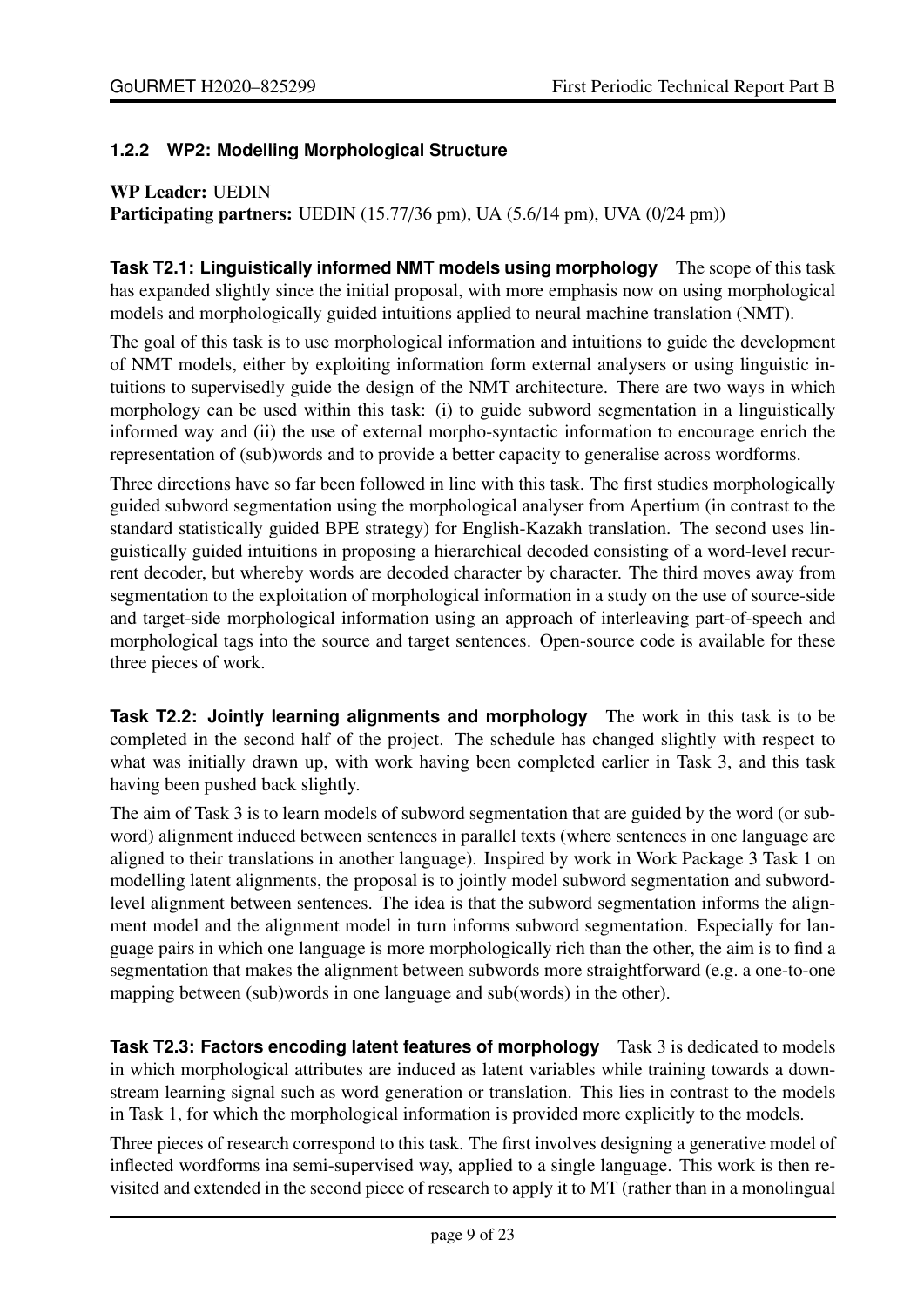setting), where the decoder must inflect every single word in the target sequence. In this second work, latent morphology is induced in an entirely unsupervised way, rather than being partly supervised as in the first work. Finally, the third piece of work develops a variational NMT model with morphological priors, which introduces latent modelling of morphology into NMT as in the second work, but is also designed to benefit from some degree of supervision for the morphological features, rather than them being entirely unsupervised. Code for the second piece of work is freely available online.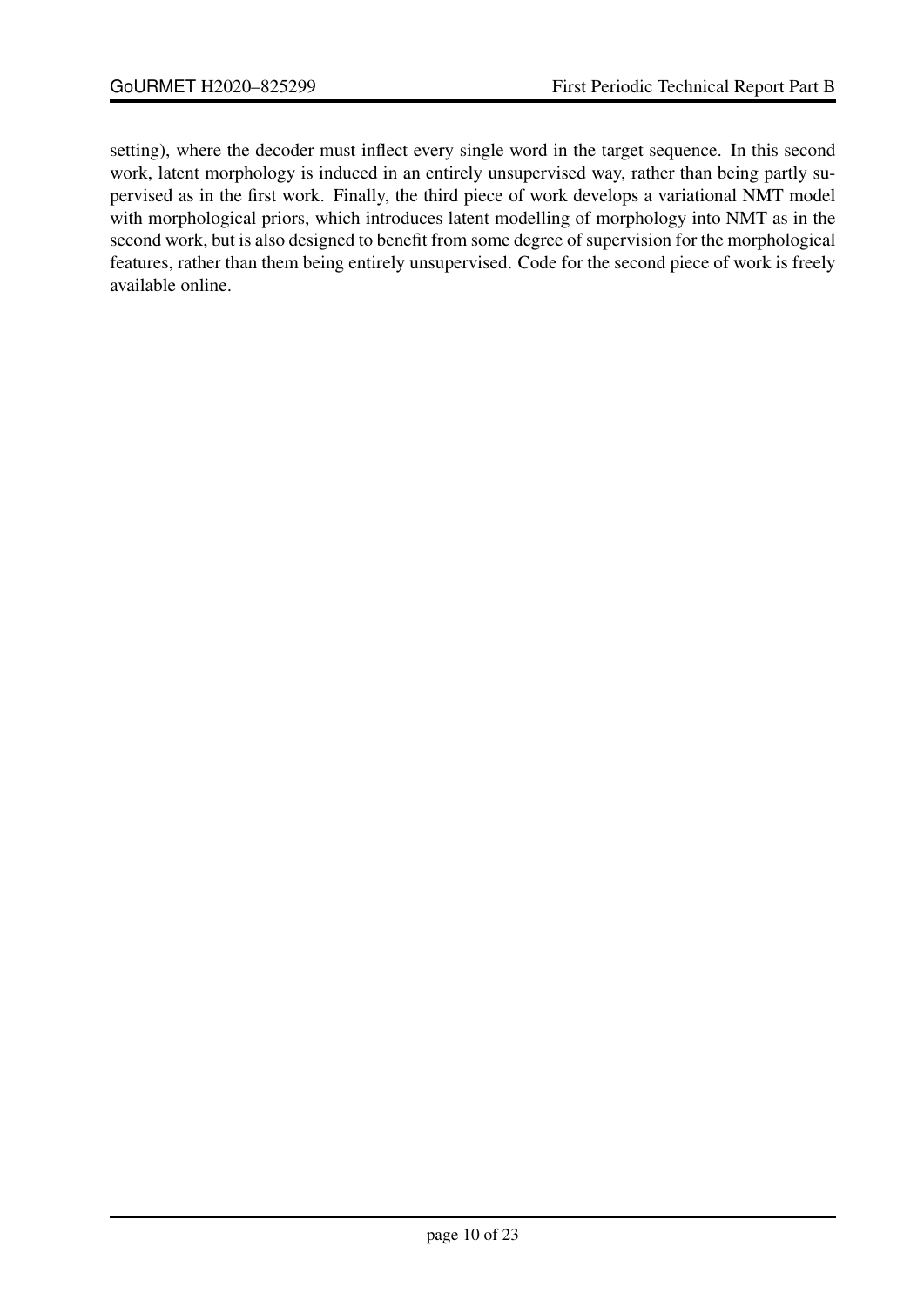#### <span id="page-10-0"></span>**1.2.3 WP3: Structure Induction at Sentence Level**

#### WP Leader: UVA

Participating partners: UEDIN (14.88/36 pm), UVA (24.2/36 pm))

**Task T3.1: Modeling latent alignments** We investigate an unsupervised neural model for alignment that builds upon the simple factorisation of a classic statistical model, namely, the IBM model 1 (Brown et al., 1993). This model can be thought of as a very simple NMT model which generates the target sen- tence one word at a time, each time translating an independently selected subset of source tokens. Because the space of subsets grows exponentially large with source sequence length, we employ variational inference learning via approximate marginalisation with Monte Carlo (MC) methods. We investigate both discrete and approximately discrete alignments and find that by employing some variance reduction techniques discrete alignments are viable and in fact outperform approx- imately discrete ones. Whereas the model shows to be a good alignment model, initial attempts at combining it with a complete NMT model did not lead to improved translation quality. We are currently developing alternative uses of this model for other work packages, for example, as a model of sentence alignment (in WP1) and for unsupervised discovery of sub-word units (in WP2).

**Task T3.2: Structured sentence models** We made progress on three fronts, one focused on learning with unobserved variables, this aims at advancing technology that will enable latent structure in NMT, another focused on inducing sentence-level structure within NMT, and the last one focused on making use of context beyond the sentence level. On the first front, we (i) improve variational inference for text generation problems by addressing a common failure mode of deep latent variable models known as posterior collapse, (ii) develop sparse relaxations to binary random variables that admit unbiased reparameterised gradients, (iii) improve variational inference for language models with latent syntactic structure, and (iv) improve variational inference for discrete combinatorial structure. On the second front, we (i) develop a joint generative model that induces latent representations of sentence pairs, and (ii) build discrete latent factors into this model. On the last front, we (i) unify sentence-level and document-level translation, (ii) create evaluation resources and present a systematic evaluation of alternative architectures for representing global context, and (iii) investigate the effect of sub-document information.

**Task T3.3: Probabilistic neural machine translation** In the proposal, Task T3.3 corresponded to "Multilingual learning for sentence structure", aiming to derive structurally informed models across multiple language pairs. However, Task T3.3 turned out too closely-related to T3.2 as well as to the overall goals of work package 4. Learning sentence-level structure is the main objective of T3.2, and T3.3 does not seem to require new methodology as far as modelling with latent variables goes. Thus it was decided to change the task to "Probabilistic neural machine translation" as it would help meet the objectives of the project better. No alterations are needed to the structure of the milestones of the deliverables due to this change.

The probabilistic point of view has a major advantage, namely, uncertainty management. Uncertainty is sometimes seen as a problem, but we argue this is mostly so because of the ways in which predictions are traditionally formed, namely, via mode-seeking search algorithms such as beam search. Harnessed well, it can be used to make the most out of little data. We proposed to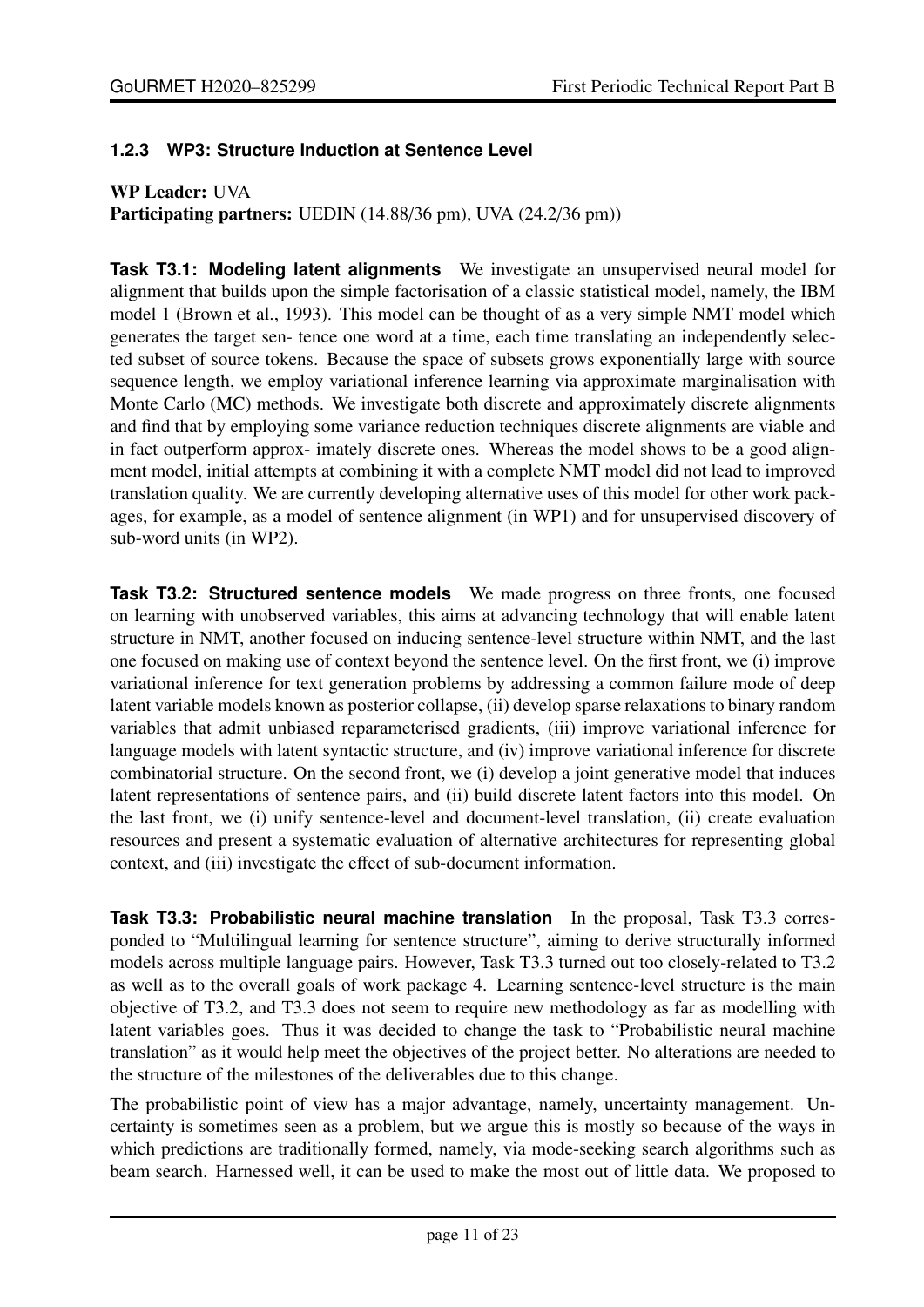exploit the implications of probabilistic training of NMT models. Moreover, we aim to advance NTM's data efficiency by improved probabilistic regularisation. With resources dedicated in the last quarter, we have already shown a great deal of evidence, in particular, in low- resource settings, for improvements due to a better probabilistic account to NMT.

This workpackage has so far resulted in six conference publications and various pre-prints and theses. There have also been 11 different software repositories released for research completed in this workpackage.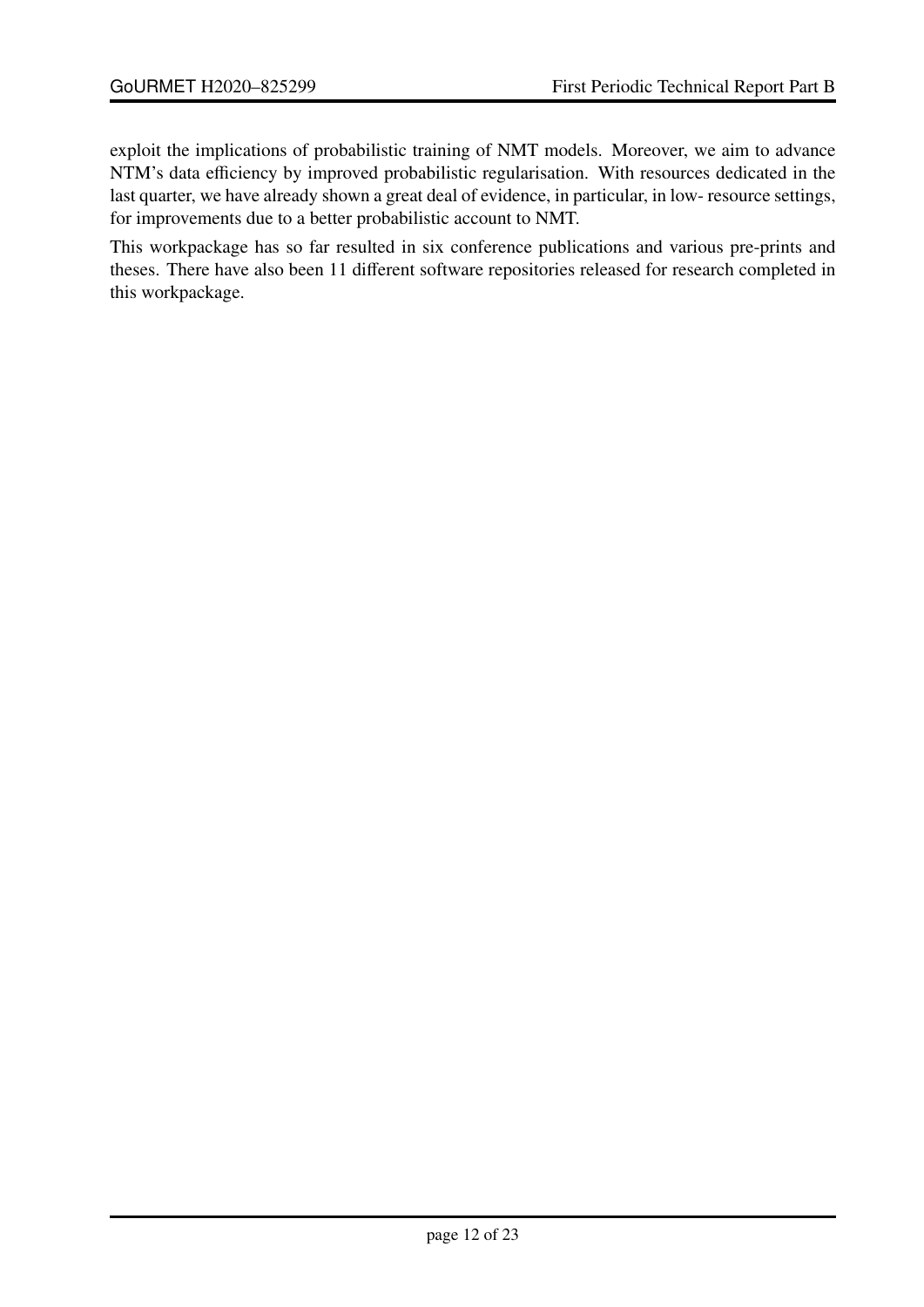#### <span id="page-12-0"></span>**1.2.4 WP4: Transfer Learning**

#### WP Leader: UEDIN

Participating partners: UEDIN (12.78/24 pm), UA (2.32/14 pm), UVA (7.3/9pm)

**Task T4.1: Learning from Multilingual Data** In this task we take advantage of the similarity between languages to improve the quality of machine translation between English and lowresource languages by leveraging resources for other languages. For most low-resource languages it is possible to identify one or more related medium-resource or high-resource languages that have more and better parallel data with English, which we can exploit using model pretraining and data augmentation approaches.

We performed an extensive analysis of the similarity of languages for the purposes of machine translation, which was recognized by the academic community with a best paper award, we collected and released a corpus of parallel sentences between English and 99 languages, we carried out research on techniques to to best exploit multilingual data which we applied to our English-Gujarati and English-Tamil models that we delivered to the project user partners. We reported our progress in deliverable D4.1 section 2.

**Task T4.2: Learning from Monolingual Corpora** Monolingual text is widely more available than parallel text, especially for the news domain. Exploiting this vast data can greatly improve the quality of machine translation systems, especially for low-resource languages. In this task we focus on researching and applying these techniques.

We investigated cross-lingual word embedding induction, probabilisitc translation models and semi-supervised machine translation. We successfully applied these techniques to our English-Gujarati, English-Tamil and English-Turkish models that we delivered to the project user partners. We reported our progress in deliverable D4.1 section 3.

**Task T4.3: Learning from Lexical Resources** In this task we seek to exploit the bilingual dictionaries that are available between English and most languages, even low-resource ones. While these dictionary may be small, they are curated by linguists or domain experts and they are therefore high quality and can provide the appropriate terminology for a specific domain which might not be well reflected in general parallel training corpora.

We conducted a study on different techniques to leverage dictionaries for the French-Breton language pair. We plan to expand this line of research for English-Macedonian translation. We reported our progress in deliverable D4.1 section 4.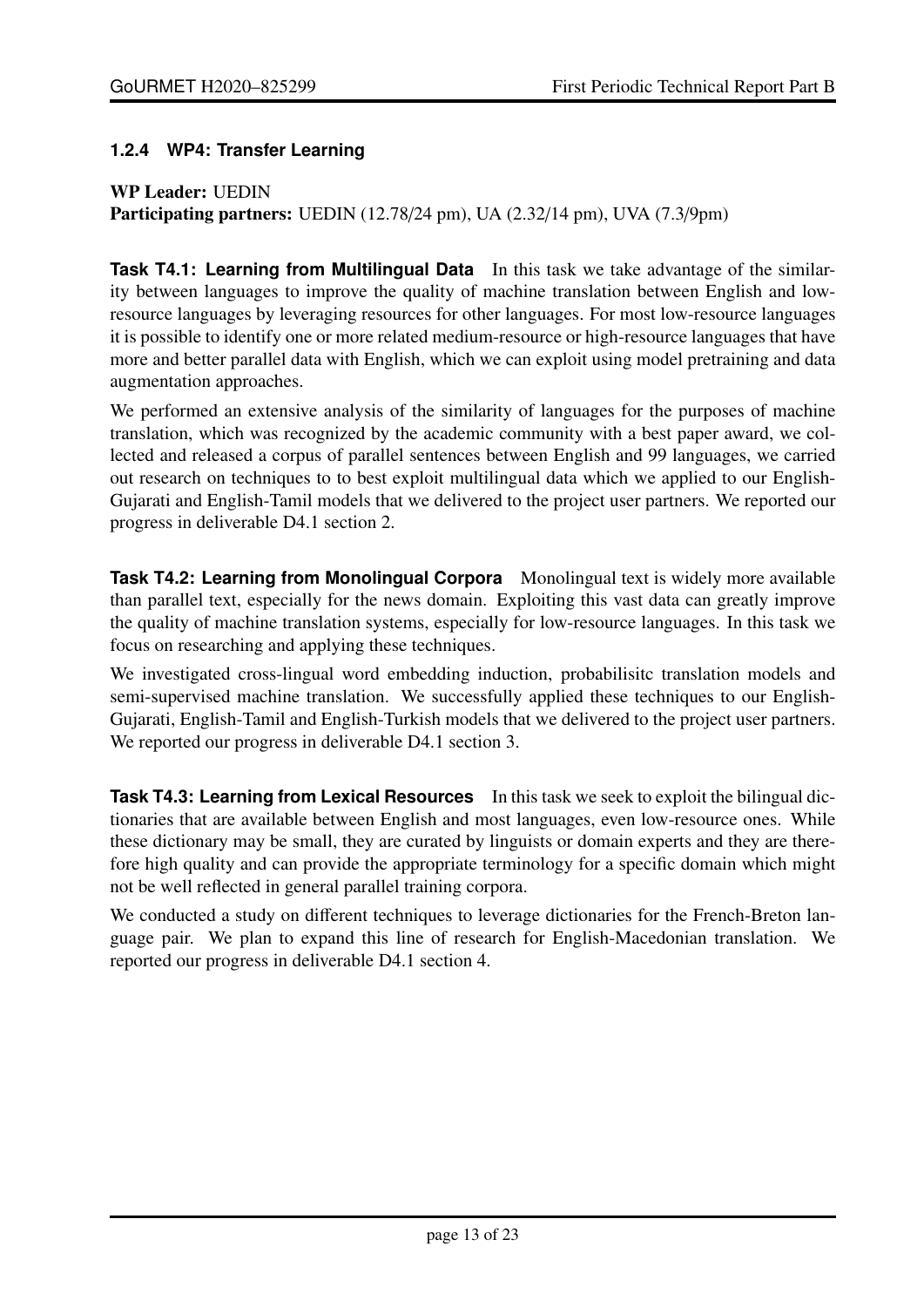#### <span id="page-13-0"></span>**1.2.5 WP5: Integration and Evaluation**

#### WP Leader: BBC

Participating partners: UEDIN (1.7/7 pm), UVA (0/2pm), BBC (24.5/54pm), DW (16.2/35pm)

**Task T5.1: Requirements gathering** The full description of the first two use cases is described in D5.2 – Use Case Description and Requirements. This document describes the use case definition and user requirements for the GoURMET project. GoURMET envisages three different use cases: global content creation, and media monitoring are the primary use cases and currently under development. In the third year, a third use case on financial journalism will be added. The use case definition as described in this deliverable forms the basis use cases, meant to improve currently existing procedures at the two participating user partners, i.e., Deutsche Welle and BBC. It encompasses a description of the as-is situation, as well as the targeted situation, personae descriptions, a common use case model and detailed user scenarios, serving to develop the use case and prototype.

The requirements derive from the use cases. D5.2 describes the current as-is workflow (for both the editorial and monitoring workflow at Deutsche Welle and BBC World Service and Monitoring) and also the to-be workflow. The as-is situation highlights requirements coverage and describes current personae involvement. The to-be situation, on the other hand, is meant to understand the new (targeted) workflow. It reviews prioritised requirements from a workflow point of view and identifies resource requirements.

This deliverable also describes detailed scenarios, with a scenario model which shows the interaction between the different personae, the envisaged activities and the GoURMET platform. Finally, we included the list of user requirements as derived from the personae, work flow descriptions and detailed scenarios.

The development of the Financial Use Case is scheduled for the second half of the project.

**Task T5.2: Creation of shared interfaces** The full description of the creation of shared interfaces is outlined in D5.3 - Initial Integration Report. This report describes how the translation models, supplied by research partners, have been integrated and are made available via a cloudbased translation service. It also covers how this approach makes the translation models available for use in prototypes without the need to integrate the translation models directly and how this centralised approach to integration makes maintenence and updates to models easier.

**Task T5.3: Platform integration and deployment** Based on requirements gathered in T5.1 the BBC and DW have worked to integrate the research technology into existing platforms as well as developing new prototypes to serve needs identified that cannot be fulfilled using preexisting platforms.

First steps have been taken towards integration of GoURMET for real-time translation of BBC News live pages between languages, and for use in BBC's Dashboard style tool monitoring prototype.

Two GoURMET translation modules (Serbian and Bulgarian) have been integrated and deployed into DW's multilingual audiovisual production platform called plain X, allowing automated translation, subtitling and voice-over - with subsequent human post-editing for quality assurance - as part of the editorial process at Deutsche Welle.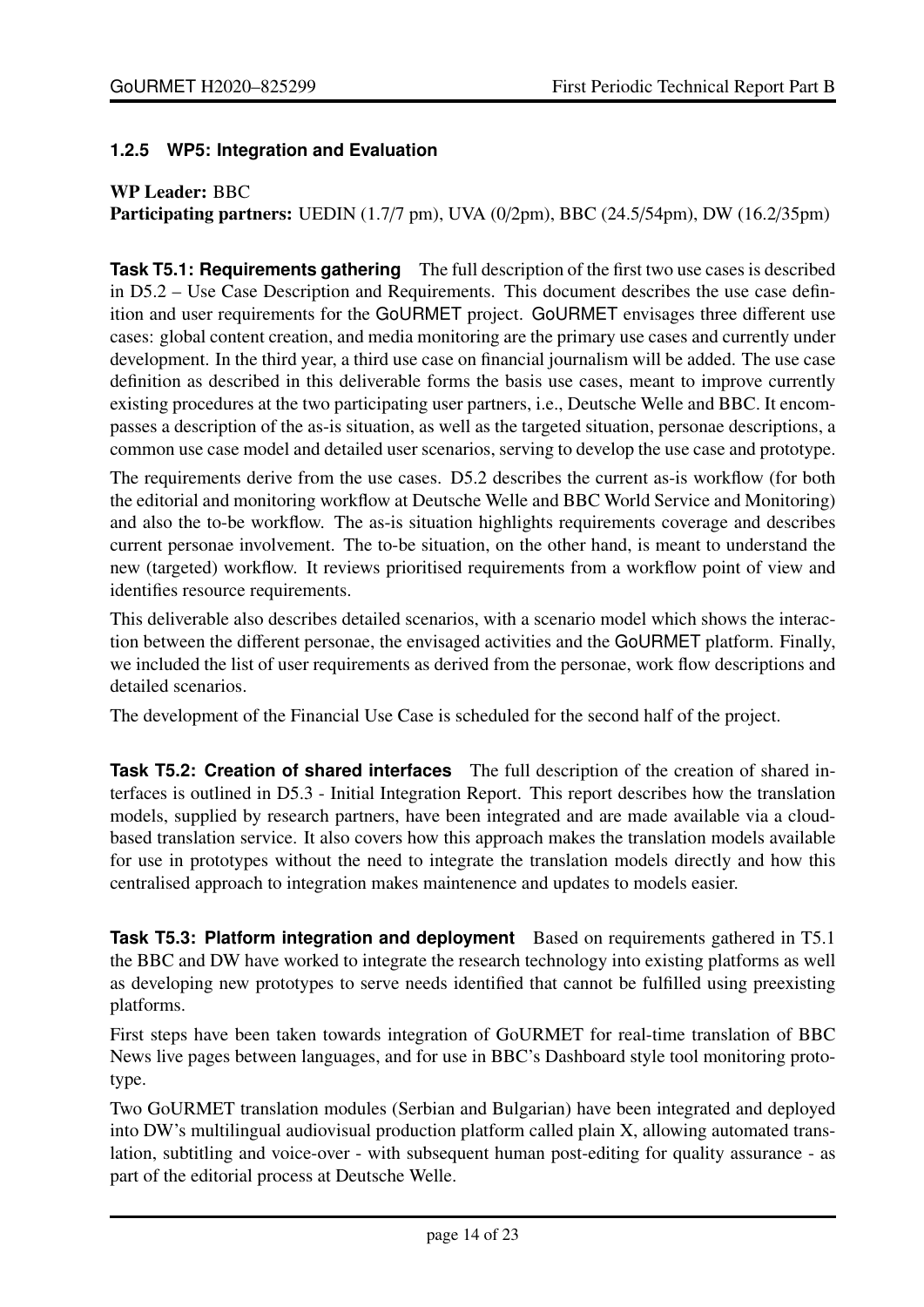The available GoURMET translation modules have also been integrated into DW's widescale benchmarking operation.

In the second half of the project both user partner organisations will look to continue this work and further integrate the research technology.

**Task T5.4: Media monitoring: user evaluation** D5.4 - Initial Progress Report on Evaluation describes the strategy, the plan and the methodology for evaluation, and interim results for both automatic and human evaluations. The evaluation of the research technologies is a key aspect of the GoURMET project and the initial Evaluation Plan D5.1 outlined the approach that will be taken. The media monitoring evaluation focuses on MT from the low-resourced language into English.

Evaluation of the languages of the first and second batches for monitoring purposes has been performed, using the gap filling method, with automated evaluation as well as human assessment by editors from both BBC and DW. A comparative result analysis shows which of the languages perform best.

**Task T5.5: Global content creation: user evaluation** Similar to T5.4, D5.5 Initial Progress Report on Evaluation describes the strategy, the plan and the methodology for evaluation, and interim results for both automatic and human evaluations. Also here, the GoURMET project and the initial Evaluation Plan D5.1 outlined the approach taken. This evaluation focuses on translation from English into the low-resourced language.

For the purpose of multilingual production, we have evaluated the languages of the first and second batches (with the second batch still ongoing) using Direct Assessment, in which editors from both user partners (BBC and DW) compare MT output with human translation output (reference) into the low-resourced language(s). Combined with automated evaluation, this produces a comparative result analysis with an indication of which of the languages perform best.

In addition to the gap filling and Direct Assessment evaluation, the GoURMET modules are evaluated as part of Deutsche Welle's widescale benchmarking activities, with evaluation at word, sentence and document level, using automated as well as human assessment by editors (native speakers of the low-resourced languages).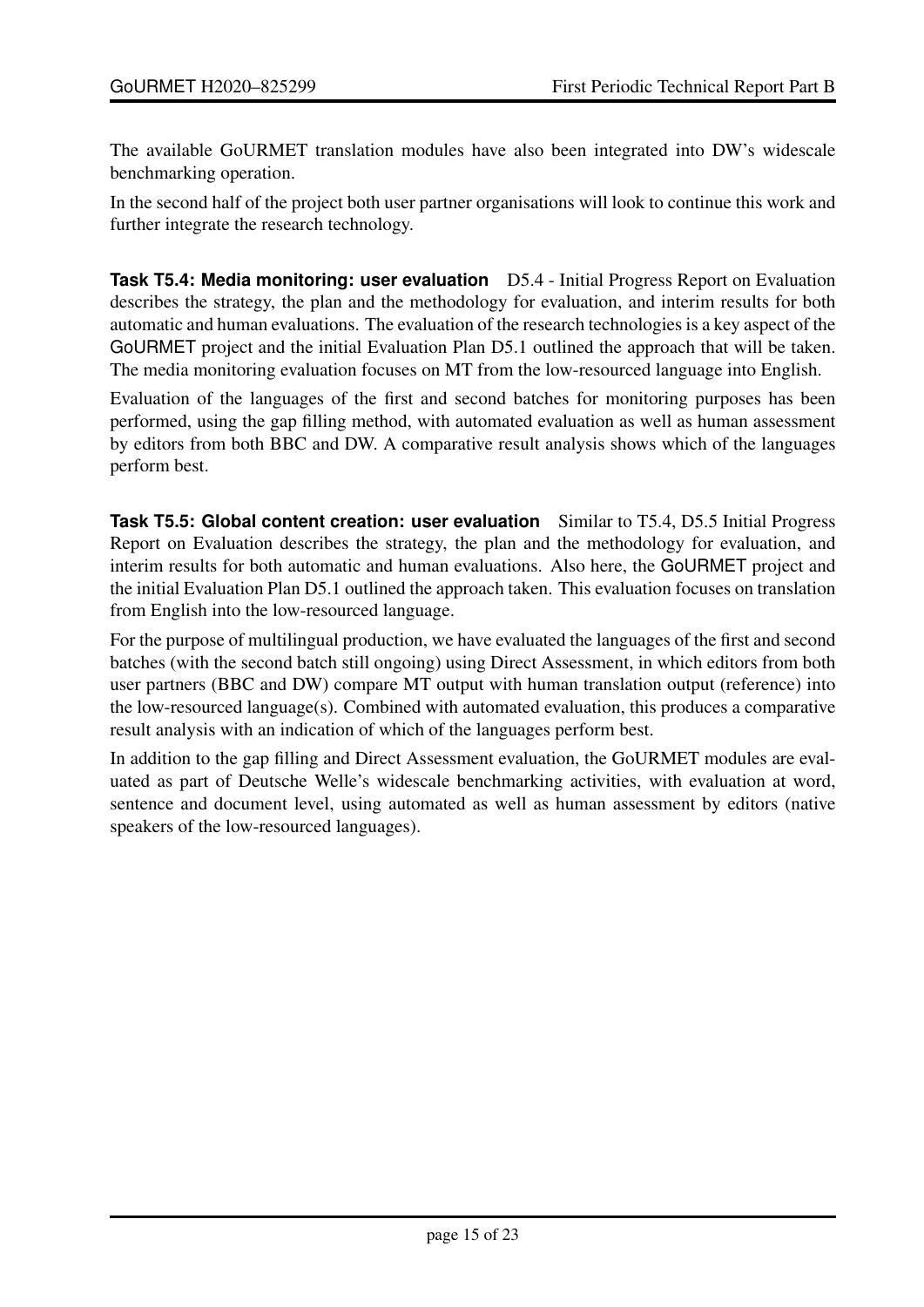#### <span id="page-15-0"></span>**1.2.6 WP6: Dissemination and Exploitation**

#### WP Leader: DW

Participating partners: UEDIN (0.4/7 pm), UA (1.35/6pm), UVA (0/2pm), BBC (1.4/4pm), DW (5.3/15pm)

**Task T6.1: Dissemination and Communication** This task is about establishing the dissemination strategy and doing continuous communication and awareness activities through the website, social media and events to inform and engage with its diverse target groups. Major achievements of the task include the setting up of the project fact sheet (D6.1 M1), the creation of the website (D6.2 M4), the early set up the dissemination strategy which eventually led to the interim dissemination and exploitation report (D6.4 M18). Next to these activities every project partner contributed in keeping the website and the social media channels populated with project related news and relevant blog posts. A module-based "dissemination kit" has been developed, adapted to changing requirements of events, target groups and communication channels. This kit contains a set of key visuals of the GoURMET project such as flyers, poster and banner and has been used by partners at 19 academic and industry dissemination events. In the first half of the project 20 publications have been published including an award-winning paper for multilingual NLP tasks and over 45 data, model and software components have been publicly released as Open Source on the website.

**Task T6.2: Exploitation** This task explores options to ensure the outputs of the GoURMET project can be exploited by the partners themselves and others. An exploitation committee has been established to set up and execute the exploitation strategy of the consortium as well as to ensure that IPR Management is being carried out appropriately. There are two main ways in which GoURMET can be exploited: Component-Based Exploitation (for improving existing applications) and Platform Exploitation (GoURMET as a whole). Both user partners BBC and Deutsche Welle have created infrastructure to ensure exploitability at the two partner sites. The integration of demonstrators have already been initiated for content production and media monitoring at BBC and Deutsche Welle. Additionally, Deutsche Welle has started to make GoURMET part of DW benchmarking activities. Major work of the exploitation task will be undertaken in the second half of the project with investigations into the revenue potential of the best options.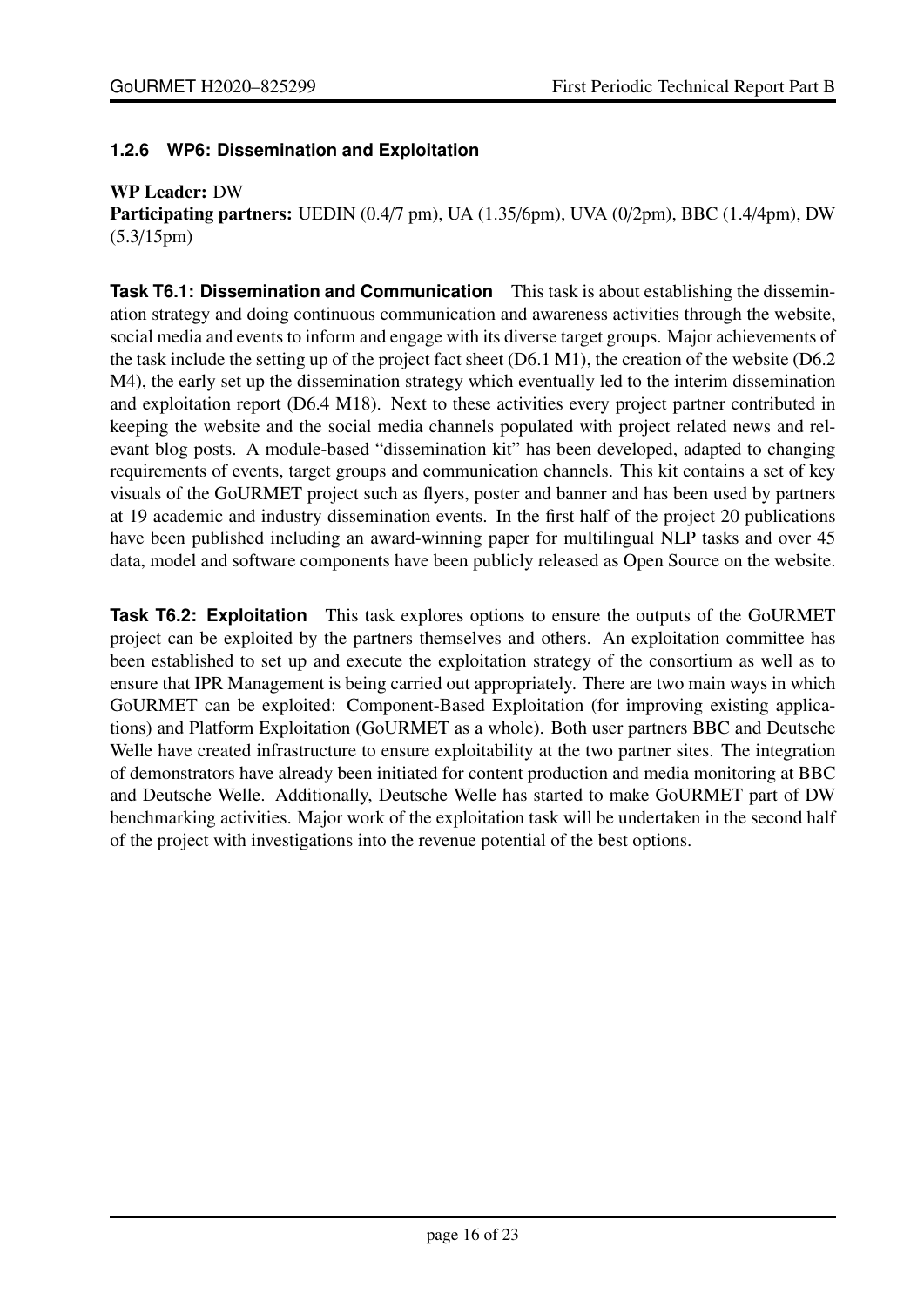#### <span id="page-16-0"></span>**1.2.7 WP7: Management**

#### WP Leader: UEDIN

Participating partners: UEDIN (7.81/24 pm), UA (0.49/5pm), UVA (0/2pm), BBC (2.5/6pm), DW (1.7/5pm)

**Task T7.1: Project management** Project management consists of guiding and monitoring key areas of collaboration within the project.

Project structure: There were no changes to the project structure in the first half of the project. The project management approach has worked well, and no changes have been necessary.

Reporting: All required reporting has been carried out.

Internal communication: Communication between the project partners has been facilitated by using Slack, a number of monthly video conferencing meetings each with a different focus (general project management, research, innovation, occasional WP meetings), an email list, and an internal project wiki (confluence). There have been two in person meetings, with a further two held online due to COVID-19.

Quality assurance and risk management: The project put quality assurance proceedures in place, for example ensuring that there is a named reviewer for each deliverable. We reviewed project progress against the milestones in an ongoing fashion, and project risks were reviewed, and there were no risks with high likelihood and high severity.

Extension The project has been granted a no-cost 3 month extension to manage the effects of COVID on delayed in-person events, and reduced working capacity due to extra caring responsibilities. Most milestones and all deliverables have been moved to 3 months later. Please see D7.3 for the full list of changed deliverable and milestone dates.

**Task T7.2: Innovation management** This task is concerned with the coordination of innovation activities such as prototyping, testing, demonstrating. As such it has involved coordinating activities largely undertaken in WP5, and WP6 and in the relevant deliverables (D5.2, D6.3). In March we set up an Exploitation Committe which meet once a month. This is comprised of the user partners and the scientific co-ordinator. We will be responsible for more focussed planning of events such as the surprise language task, the hackathon and the sustainability plan.

**Task T7.3: Ethics management** The GoURMET ethics process is based around an Ethics Committee, comprised of a representative from each partner. The ethics process has grouped the ethical issues which arise into two broad categories: Protection of personal data; and Broader ethical concerns including dual-use (military and defence) implications of GoURMET technologies, and the social impact of the tools and technologies developed by GoURMET. These issues, and the projects response to them, are discussed in D7.1.

**Task T7.4: Data Management** The data management plan (D7.2) provides an analysis of the main elements of the data management policy that have been used by the GoURMET consortium with regard to all the datasets collected for or generated by the project. It addresses issues such as collection of data, data set identifiers and descriptions, standards and metadata used in the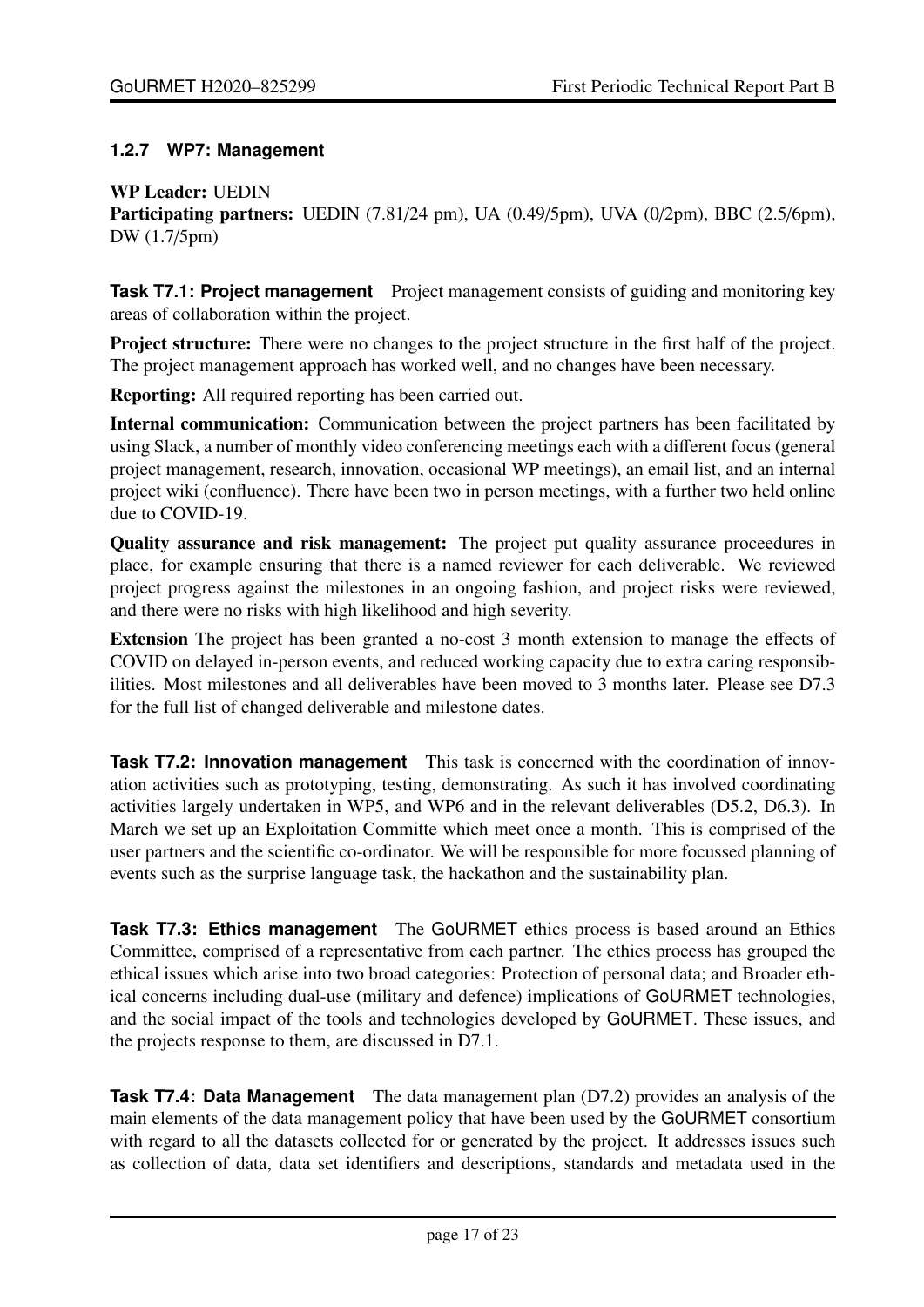project, data sharing, property rights and privacy protection, and long-term preservation and reuse, complying with national and EU legislation.

The data management plan also presents the project's privacy strategy, including the protective measures developed to address explicit consent for processing personal data, and the storage, transmission, processing, and analysis of personal data.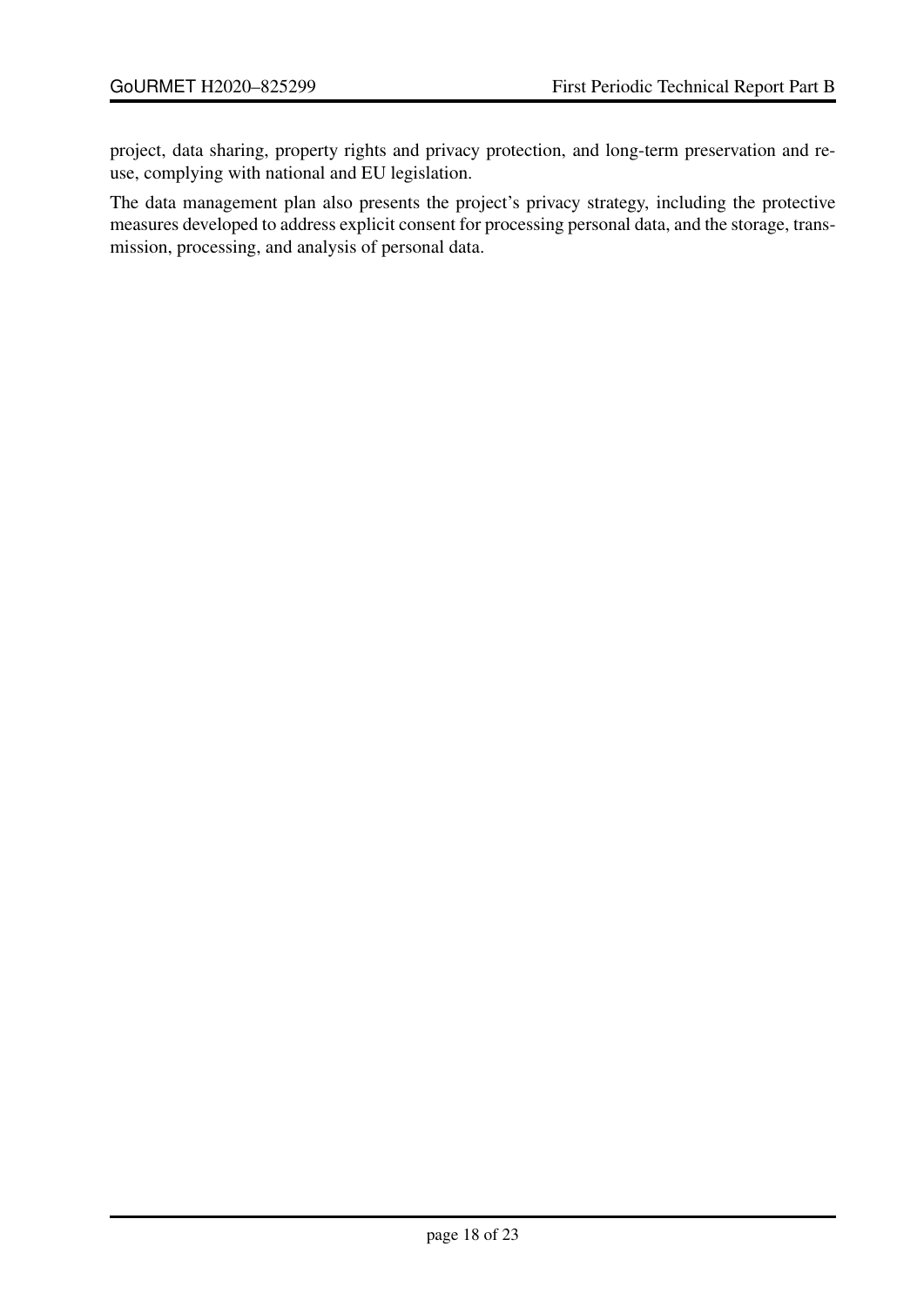### <span id="page-18-0"></span>**1.3 Impact**

The information in section 2.1 of the DoA is still relevant, and no update is needed.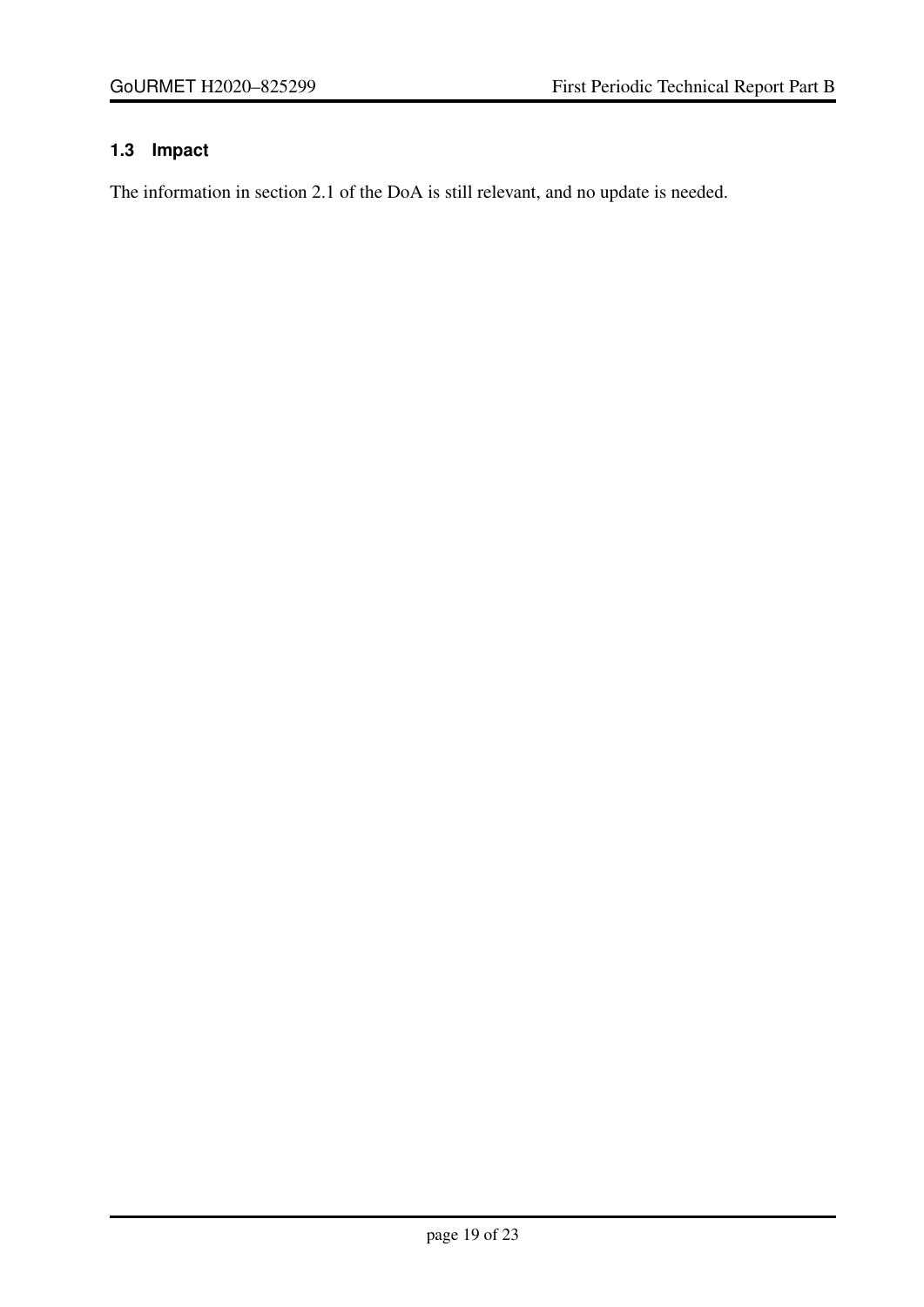### <span id="page-19-0"></span>**2 Deviations from Annex1 and Annex2**

#### <span id="page-19-1"></span>**2.1 Tasks**

<span id="page-19-2"></span>All tasks were fully implemented and all critical objectives were fully achieved to schedule.

#### **2.2 Use of resources**

Figures [1](#page-19-3) and [2](#page-20-0) show the use of resources in terms of costs and effort during the first period of the project. The expenditure numbers are the final amounts to the end of the 18 month period. The numbers for person month activity reflect figures to the end of month 17 (except for Alicante who report these numbers to month 18). About 38% of project resources have been used in the first period. The work is proceeding according to plan with about 41% of the total predicted effort expended.

<span id="page-19-3"></span>

**Figure 1:** Summary of period 1 costs by partners, showing expenses incurred vs overall budget. 38% of the total budget has been spent ( $\in$  1,105,090 of  $\in$  2,906,099)

Below we outline the use of resources for each partner and each WP

#### **UEDIN**

- WP1 (5.96/12 p-months): according to plan
- WP2 (15.77/36 p-months): according to plan
- WP3 (14.88/36 p-months): according to plan
- WP4 (12.78/24 p-months): according to plan
- WP5 (1.7/7 p-months): increased effort in integration and evaluation expected during M19–39
- WP6 (0.4/7 p-months): increased effort in dissemination and exploitation was planned for M19– 39;
- WP7 (7.81/24 p-months): increased effort in reporting and exploitation was planned for M19–39.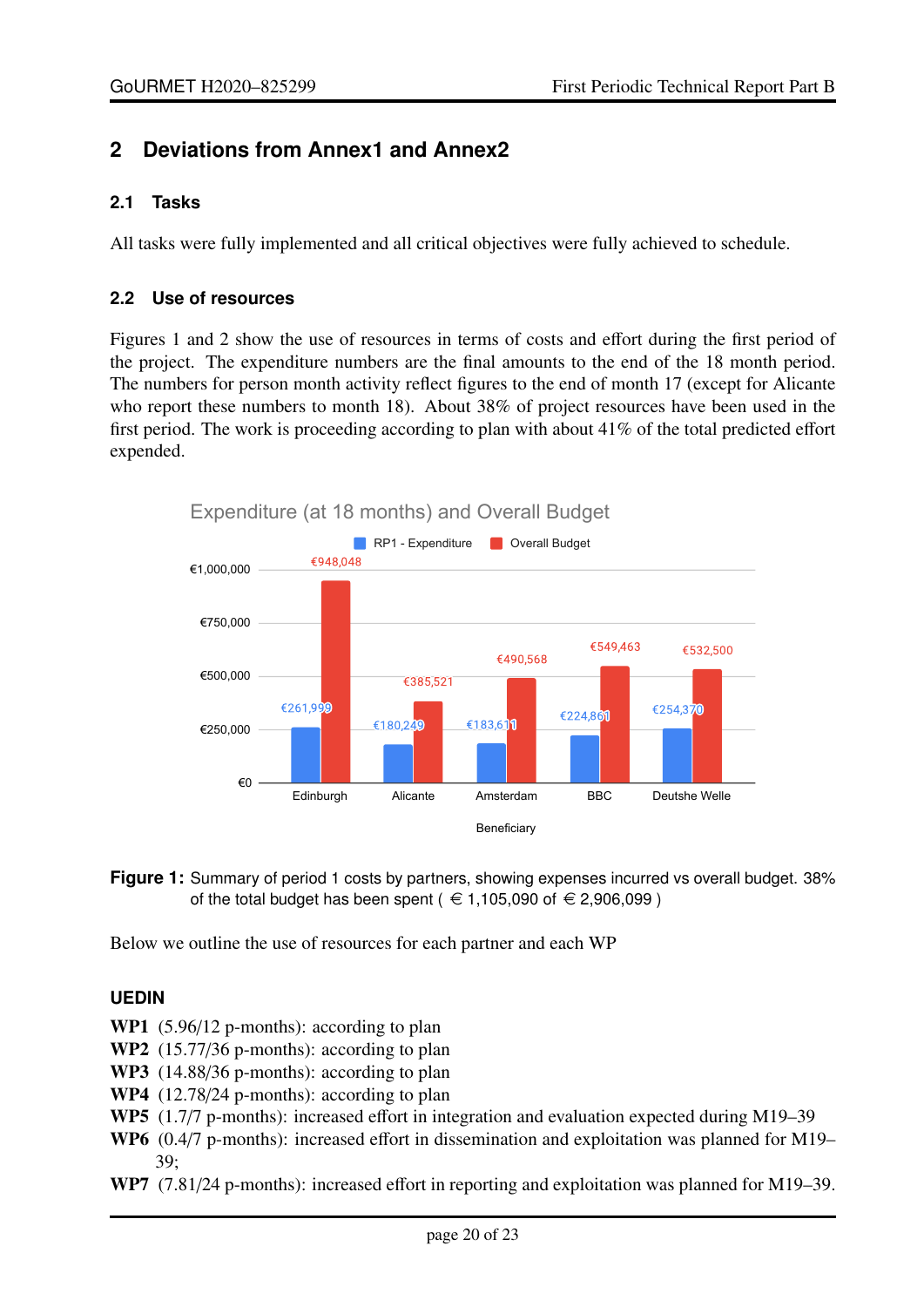<span id="page-20-0"></span>



**Figure 2:** Summary of period 1 effort by WP, showing effort applied (to M18) vs total amount of effort planned. 43% of the person months have been expended (185.2 of 432)

#### **UA**

- WP1 (25.23/40 p-months): according to plan
- WP2 (5.6/14 p-months): according to plan
- WP3  $(0/0 p$ -months):  $n/a$
- WP4 (2.32/14 p-months): according to plan
- WP5 (0/0 p-months): n/a
- WP6  $(1.35/6 \text{ p-months})$ : according to plan.
- WP7 (0.49/5 p-months): according to plan.

#### **UVA**

- WP1  $(0/0 \text{ p-months})$ :  $n/a$
- WP2 (0/24 p-months): according to plan; increased effort in final project phase M18-M36
- WP3 (24.2/36 p-months): according to plan
- WP4 (7.3/9 p-months): according to plan
- WP5 (24.5/54 p-months): according to plan;
- WP6 (1.4/4 p-months): according to plan; increased effort in initial project phase M1-M18
- WP7 (0/5 p-months): according to plan.

#### **BBC**

- WP1 (0.5/3 p-months): according to plan;
- WP2  $(0/0 p$ -months):  $n/a$
- WP3  $(0/0 p$ -months):  $n/a$
- WP4 (0/0 p-months):  $n/a$
- WP5 (24.5/54 p-months): according to plan;
- WP6  $(1.4/4$  p-months): according to plan;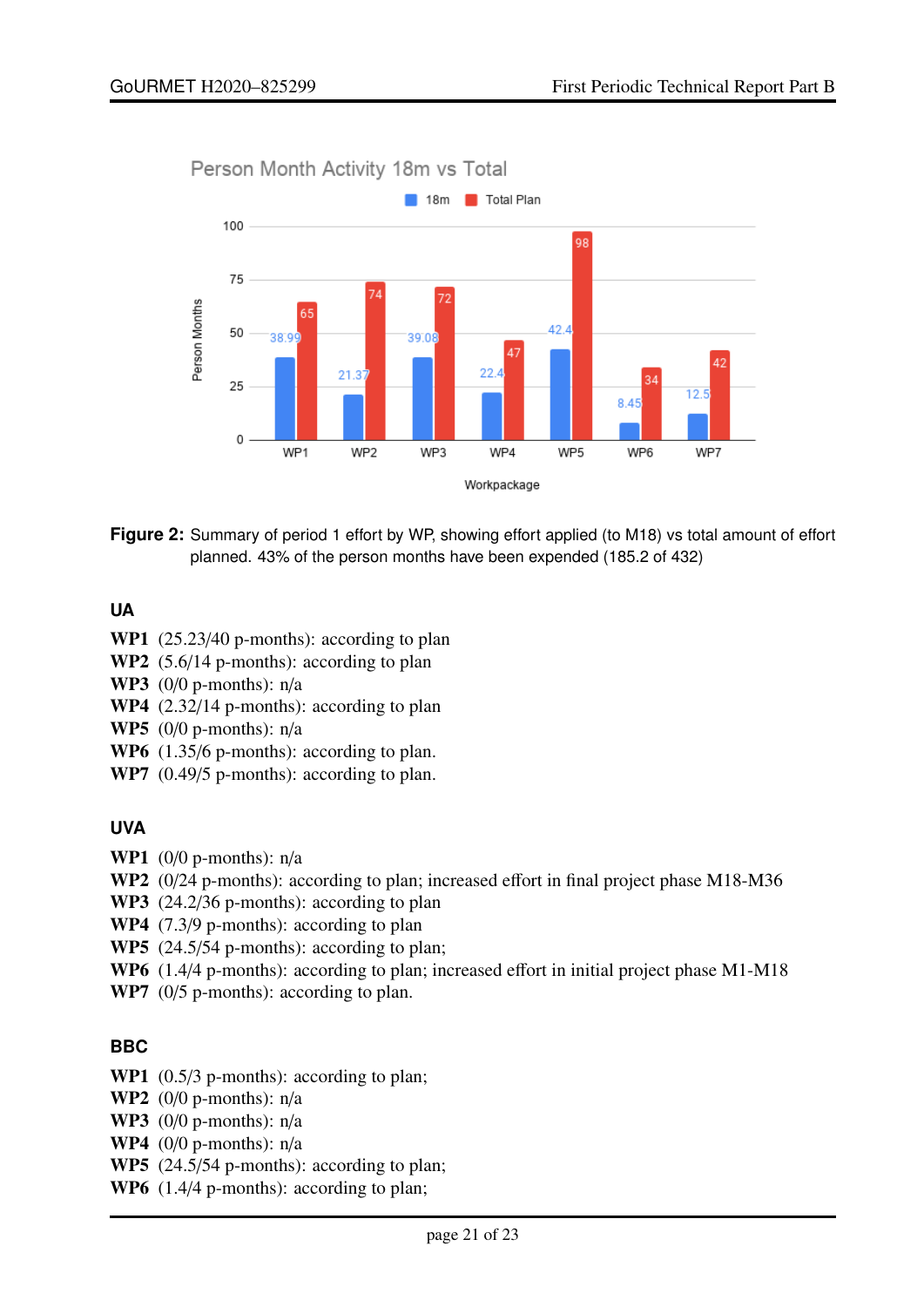WP7 (2.5/6 p-months): according to plan.

### **DW**

- WP1 (7.3/10 p-months): according to plan;
- WP2  $(0/0 p$ -months):  $n/a$
- WP3  $(0/0 p$ -months):  $n/a$
- WP4  $(0/0 p$ -months):  $n/a$
- WP5 (16.2/35 p-months): according to plan;
- WP6 (5.3/15 p-months): according to plan;
- WP7  $(1.7/5$  p-months): according to plan.